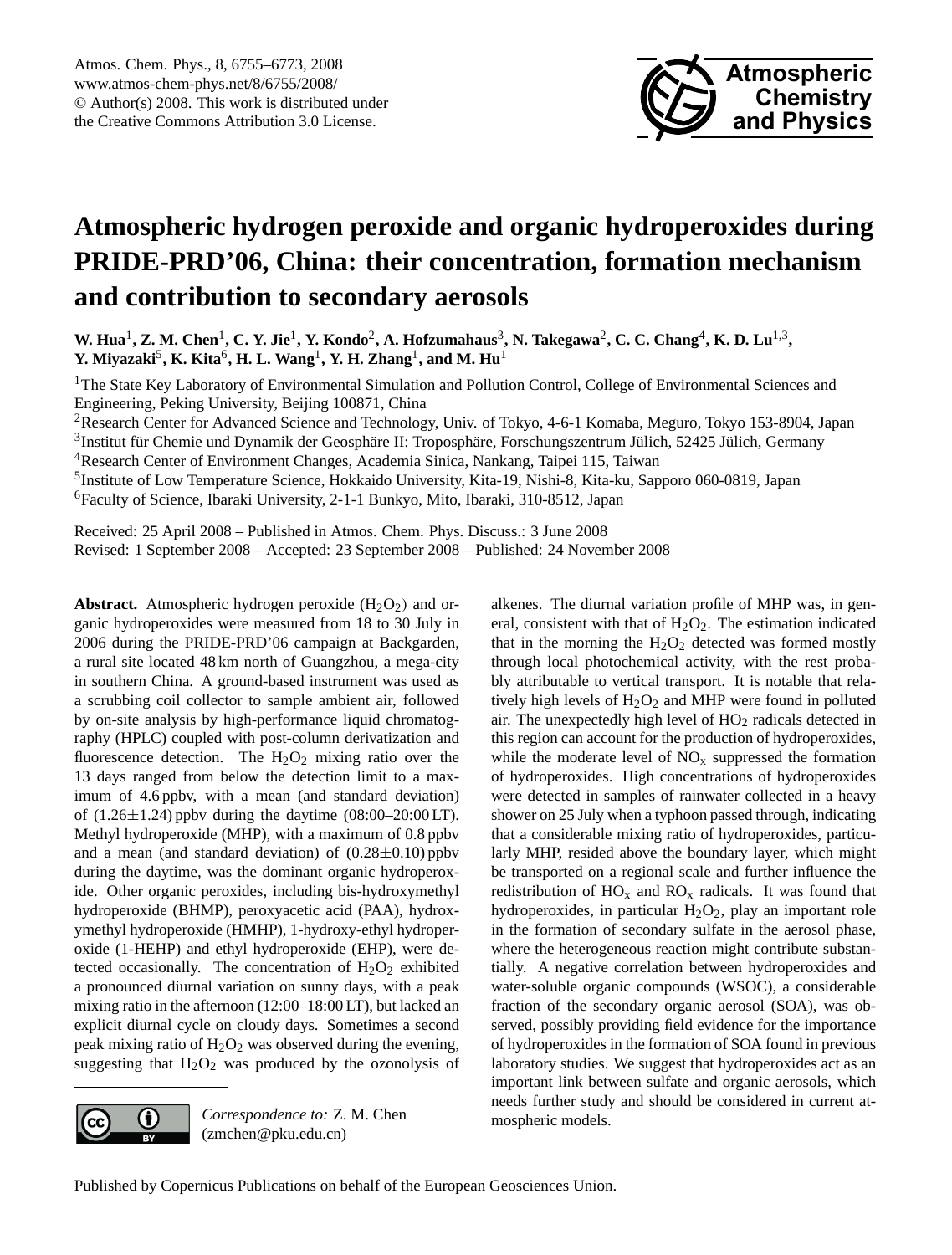## **1 Introduction**

A series of hydroperoxides, including hydrogen peroxide  $(H<sub>2</sub>O<sub>2</sub>)$  and organic hydroperoxides (ROOH), such as methylhydroperoxide (MHP, CH<sub>3</sub>OOH), hydroxymethyl hydroperoxide (HMHP, HOCH2OOH), 1-hydroxy-ethyl hydroperoxide (1-HEHP, CH3CH(OH)OOH), peroxyacetic acid (PAA,  $CH<sub>3</sub>C(O)OOH$ ) and ethylhydroperoxide (EHP,  $CH<sub>3</sub>CH<sub>2</sub>OOH$ , have been measured in the atmosphere since the measurement of organic hydroperoxides was pioneered in the 1980s by Hellpointner and Gäb (1989). These reactive species play significant roles in atmospheric processes, such as acid precipitation, cycling of  $HO<sub>x</sub>$  radicals, and formation of secondary organic aerosol (SOA).  $H_2O_2$  is considered to be the most important oxidant for the conversion of S (IV) to sulfuric acid and secondary sulfate in cloud, fog and rain water at  $pH < 5$ , thus contributing significantly to the acidification of clouds and rain (Penkett et al., 1979; Calvert et al., 1985; Fung et al., 1991; Pena et al., 2001). Organic peroxides such as MHP, HMHP, and PAA are able to oxidize  $SO_2$ , but only when  $H_2O_2$  is limited (Lind et al., 1987; Zhou and Lee, 1992). For instance, HMHP is much more soluble than H<sub>2</sub>O<sub>2</sub> (H<sub>H2O2</sub>=7.7×10<sup>4</sup> M atm<sup>-1</sup> and  $H_{HMHP}=1.7\times10^6$  M atm<sup>-1</sup> at 298 K, Sander et al., 2003) and can decompose rapidly into  $H_2O_2$  and HCHO in the aqueous phase when pH>5.0 (O'Sullivan et al., 1996; Chen et al., 2008). In addition,  $H_2O_2$  and MHP can serve as temporary reservoirs of odd-hydrogen radicals  $(OH, HO<sub>2</sub>, CH<sub>3</sub>O<sub>2</sub>)$ in the troposphere, because their photolysis and other reactions will lead to the regeneration of OH radicals, and are intimately involved in the production of odd-oxygen (e.g. O, O3) (Madronich and Calvert, 1990; Lightfoot et al., 1992; Reeves and Penkett, 2003). For example, MHP, which is the most abundant organic hydroperoxide in the atmosphere, and has an atmospheric lifetime of 2–3 days and a low level of solubility in water (Cohan et al., 1999; Wang and Chen, 2006), can be transported to the upper troposphere at a regional scale without scavenging under deep convection conditions. As a result, this transportation probably leads to the redistribution of OH radicals in different regions and different altitudes (Jaeglé et al., 1997; Wennberg et al., 1998; Cohan et al., 1999; Mari et al., 2000; Ravetta et al., 2001), and  $H_2O_2$  and organic hydroperoxides can be used as indicators of the oxidizing capacity of the troposphere (Thompson, 1992). Tropospheric aerosols play an important role in the Earth's atmosphere and in the climate system. Aerosols scatter and absorb solar radiation (direct effect) (Andreae and Crutzen, 1997), change cloud characteristics in many ways (indirect effect) (e.g. Navakov and Penner, 1993; Lohmann and Feichter, 2005), and facilitate heterogeneous and multiphase chemistry (Ravishankara, 1997). Increasing attention is being paid to the organic matter that represents a substantial fraction of tropospheric aerosols (Andreae and Crutzen, 1997). Recently, several laboratory studies have revealed that secondary organic aerosol (SOA) can be formed from isoprene and its gas-phase oxidation products through acidcatalyzed heterogeneous oxidation with hydrogen peroxide, a remarkably close analogy with atmospheric secondary sulfate formation (Claeys et al., 2004; Böge et al., 2006; Kroll et al., 2006).

No significant direct emission of  $H_2O_2$  or organic hydroperoxides from natural or anthropogenic sources has been found, and it is believed that the majority of the  $H_2O_2$  and ROOH in the gas phase are formed via the bimolecular and termolecular recombination of peroxy  $(HO<sub>2</sub>)$  and  $RO<sub>2</sub>)$  radicals during the daytime. The only known mechanism for the formation of peroxides in the absence of light is the ozonolysis reaction of alkenes (Gäb et al., 1985; Becker et al., 1990, 1993; Valverde-Canossa et al., 2004), which is discussed in detail in Sect. 3.4. This reaction is the main source of the 1 hydroxyalkylhydroperoxides (1-HAHP) and a source of OH radicals (Atkinson and Aschmann, 1993; Paulson and Orlando, 1996).

Formation of  $HO<sub>2</sub>$  radicals is predominantly through the photo-oxidation of carbon monoxide (CO) and volatile organic compounds (VOC) by the OH radical (described in detail by Lightfoot et al., 1992). The second significant part of  $HO<sub>2</sub>$  is formed during the degradation of HCHO and other aldehydes by photolysis or by reaction with OH radicals (Buffalini et al., 1972; Su et al., 1979). Furthermore, the ozonolysis of alkenes, the decomposition of peroxy acetyl nitrate (PAN), and the photodegradation of aromatic hydrocarbons will provide a source of  $HO<sub>2</sub>$  (Finlayson-Pitts and Pitts, 1986; Seuwen and Warneck, 1995). Alkylperoxy radicals  $(RO<sub>2</sub>)$  are produced by the reaction of OH radicals with alkanes, e.g.  $CH<sub>4</sub>$ , in the presence of oxygen, and by the decomposition of alkyl-substituted, excited Criegee biradicals (Atkinson, 1994; Hatakeyama and Akimoto, 1994; Gäb et al., 1995).

The sinks for gaseous  $H_2O_2$  and organic peroxides can be classified according to different processes, including washout through fog droplets and adsorption on watercovered aerosols or other wet surfaces; dry deposition; photolysis; and reaction with OH radicals. Although the importance of the individual processes might differ with regard to the water solubility of the organic peroxides (Gunz and Hoffmann, 1990; Watkins et al., 1995a, b), the washout and adsorption processes on wet surfaces are expected to be dominant.

Field, laboratory and modeling studies have all indicated that the generation and behavior of gas-phase  $H_2O_2$  and organic ROOH are affected by the levels of chemical components such as  $NO<sub>x</sub>$ , CO, CH<sub>4</sub>, and VOC. Additionally, meteorological parameters, including solar radiation, relative humidity, temperature, and pressure are of great importance in controlling the production and the loss of hydroperoxides (Lee et al., 2000).

Over the past two decades, the distribution and roles of  $H<sub>2</sub>O<sub>2</sub>$  and CH<sub>3</sub>OOH in the atmosphere have been investigated by various methods on land, onboard ship, and aboard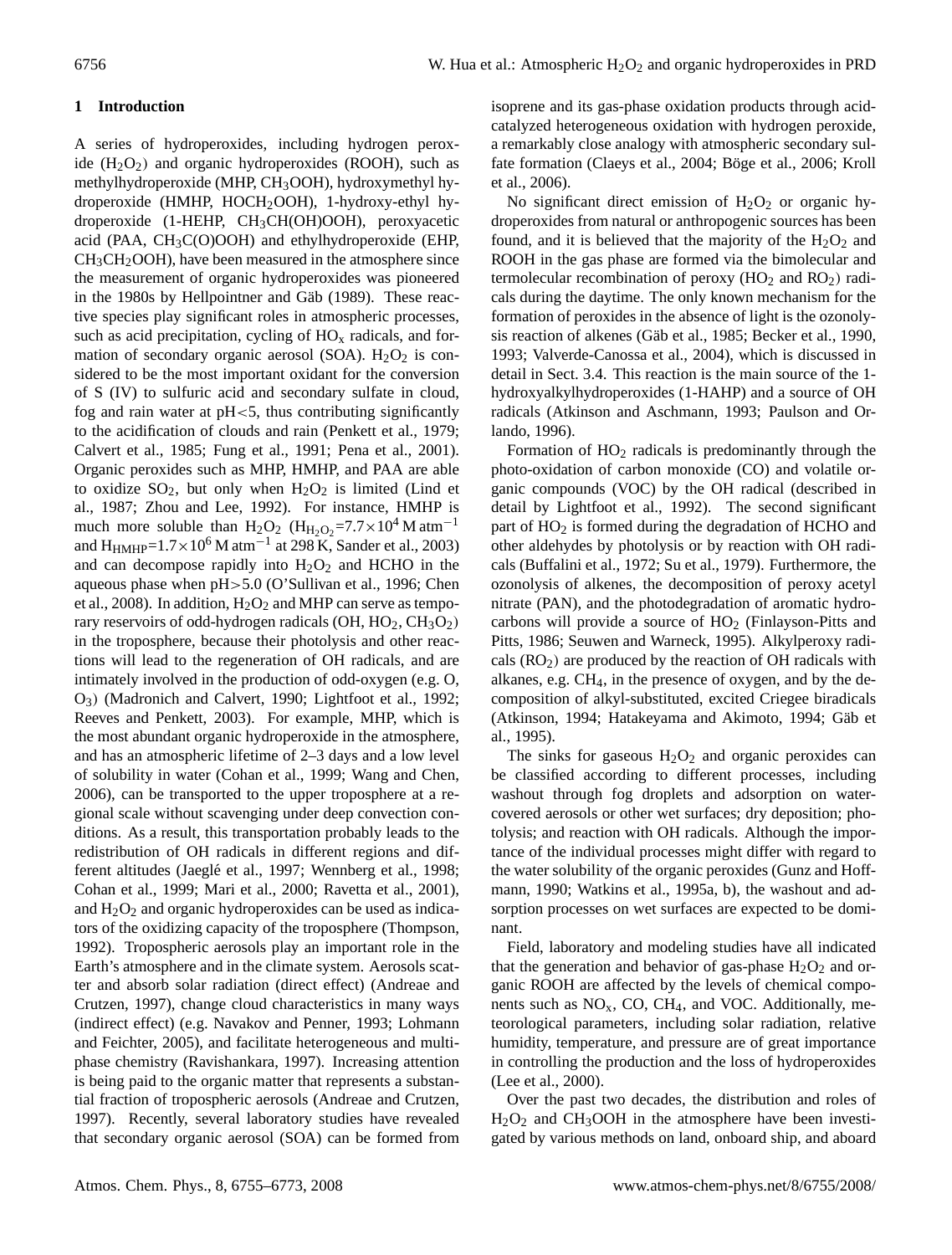aircraft (Hellpointner and Gäb, 1989; Hewitt and Kok, 1991; Das and Aneja, 1994; Fels and Junkermann, 1994; Watkins et al., 1995a, b; Staffelbach et al., 1996; Heikes et al., 1996; Jackson and Hewitt, 1996; Sauer et al., 1997, 2001; Lee et al., 1993, 1995, 1997, 1998, 2000, 2008; Morgan and Jackson, 2002; Grossmann et al., 2003; François et al., 2005; Walker et al., 2006; Kim et al., 2007). Although numerous field measurements of  $H_2O_2$  and organic peroxides have been made, most of them were done at 25◦–55◦ N, including North America, Brazil, Europe, Greenland, South Africa, and the Atlantic and the northwestern and central tropical Pacific (Lee et al., 2000). To our knowledge, data for hydroperoxides on land are not available for the East Asia low latitude region, where the atmospheric chemistry may be significantly distinguished from other regions on the earth. Accompanying rapid industrialization, East Asia has increasing amounts of  $O_3$  precursor trace gases (carbon monoxide, nitrogen oxides, and hydrocarbons) released by industrial, agricultural and population growth. The Pearl River Delta (PRD) region, extending from the Hong Kong metropolitan area to the northwest, has been the most economically dynamic region of mainland China over the last two decades. The high levels of  $NO<sub>x</sub>$ ,  $SO<sub>2</sub>$ , ozone and  $PM<sub>2.5</sub>$  observed in the PRD region over the past decade are believed to be associated with the rapid economic development (Zhang et al., 1998; Wang et al., 2003; Li et al., 2005). As intermediate photochemical byproducts, hydroperoxides can be used to test predictions by photochemical models by comparison with observed data (Jacob et al., 1996). Therefore, field studies of peroxides are needed urgently to provide valuable data for investigating the photochemical mechanisms in this region and to be included in photochemical models.

We present a novel dataset for speciated hydroperoxides measured at a rural site in PRD that has high mixing ratios of VOC and CO. The objectives of this study were to investigate the impact of chemical and physical processes on the mixing ratio of  $H_2O_2$  and organic peroxides, to provide new field evidence of the existence of high mixing ratios of hydroperoxides above the planetary boundary layer (PBL), to examine the contribution of hydroperoxides to the formation of secondary sulfate and SOA, and ultimately to assess the value of hydroperoxide measurements for better understanding the mechanisms of secondary photochemical pollutions and to aid the development of more robust models.

## **2 Experimental**

#### 2.1 Measurement site

The measurements were carried out at Backgarden (23.548◦ N 113.066◦ E), a super-site for the PRIDE-PRD'06 (Program of Regional Integrated Experiments of Pearl River Delta Region) Air Quality Monitoring Campaign that took place from 3 to 30 July 2006. Backgarden is a rural site, surrounded by  $20 \text{ km}^2$  of forest and  $2.7 \text{ km}^2$  of lake, located north of the central PRD and about 60 km northwest of the mega-city Guangzhou in southeast China, which is the capital city of Guangdong Province. The increase in industry and population impacts the air quality of Guangzhou. Guangzhou is undergoing a complex air pollution composition due to the mixture of coal burning and vehicle emissions. Backgarden is a much less populated area at the outskirts of the densely populated center of the PRD and can be treated as a regional background site. Backgarden does not have significant local vehicle emission, while the biomass burning in the afternoon and cable burning in the evening might be a source of local emission. The Backgarden site experiences a typical sub-tropical climate and is usually influenced by the monsoon circulation in the July. During the period of hydroperoxides measurement, the observation site was mainly influenced by the western pacific subtropical high and typhoon. When controlled by the western pacific subtropical high pressure from 19 to 23 July, the days were sunny, and the dominant wind direction at Backgarden was southerly. When influenced by typhoon from 24 to 25 July, northerly winds prevailed at the observation site. During the last days of the campaign from 26 to 30 July, the local weather conditions were cloudy and rainy and the sampled air masses came mainly from the south/southeast. The average meteorological values (arithmetic mean  $\pm$  standard deviation) for the campaign were: 29.5±3.4◦C ambient temperature, 76.2±14.4% ambient relative humidity, 1001±4 hPa ambient pressure, and  $1.9 \pm 1.2$  m/s local wind speed. The details of meteorological values are shown in Fig. 4 in Sect. 3.1. The primary pollutants including  $NO<sub>x</sub>$ , CO, and  $SO<sub>2</sub>$  influenced the hydroperoxides level significantly during the campaign. Their concentrations kept relatively low in the daytime, but were elevated at night, particularly under southeasterly from 20 to 22 July. In addition to the measurement of peroxides, all major trace gases  $(NO<sub>x</sub>, NO<sub>y</sub>, PAN, SO<sub>2</sub>,$ CO, O3, biogenic/anthropogenic VOC, etc.), aerosols (mass concentration, number concentration, chemical compositions), free radicals (OH,  $HO_2$ ,  $RO_2$ ) and meteorological parameters (temperature, wind direction, wind speed and relative humidity, pressure, rainfall) were monitored at this site by a number of groups.

#### 2.2 Measurement method for hydroperoxides

#### 2.2.1 Measurement method

A three-story hotel building, which located next to a 2.7 km<sup>2</sup> reservoir in a rural resort surrounded by a large area of farmland and forest, was used exclusively to house the campaign measurement team. This building stood with almost no other buildings within 300 m radius area. The instrument for determining hydroperoxides was located in an air conditioned room on the top floor, and the sampling inlet was mounted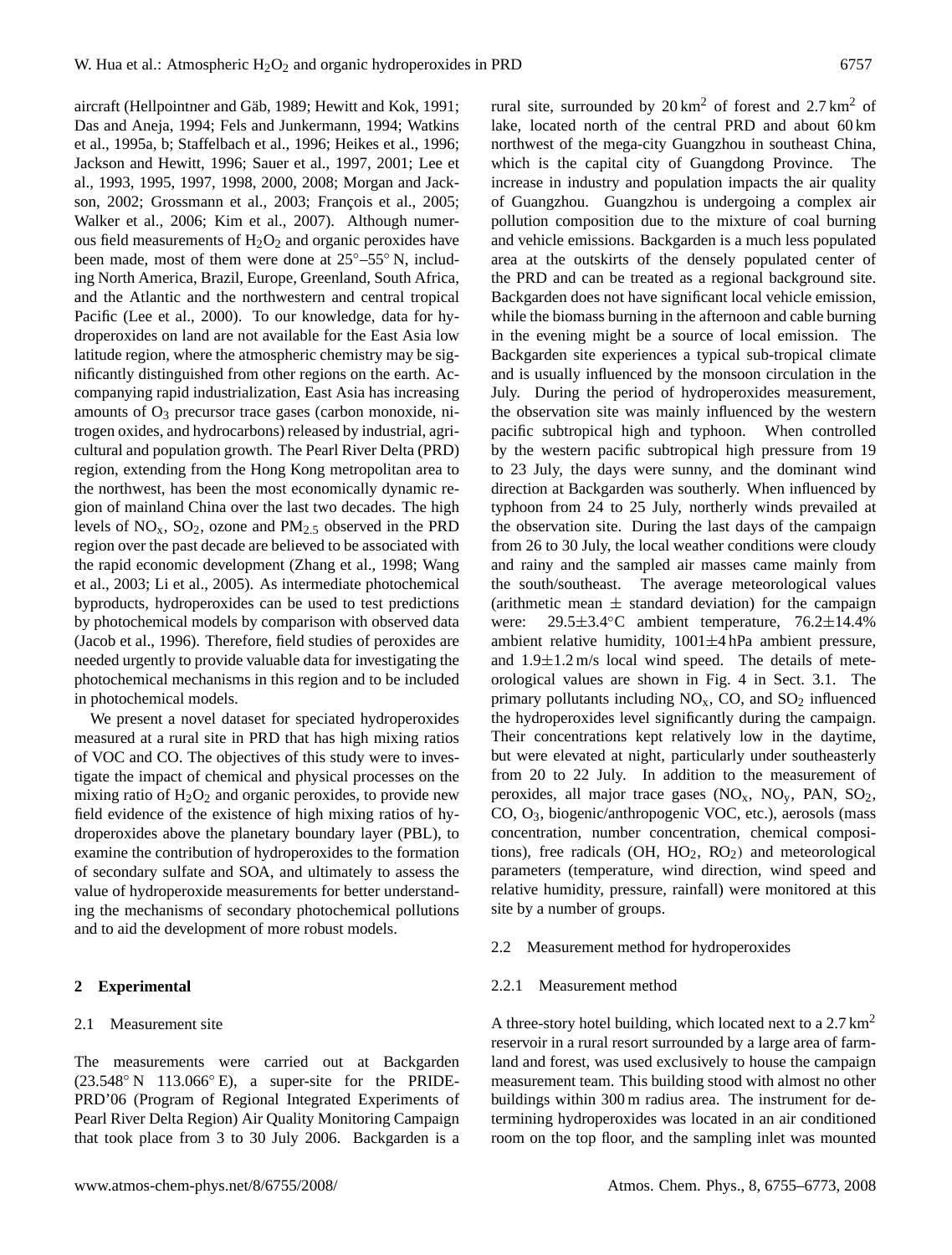on the rooftop. The space over the rooftop was very open to surroundings, thus made it possible to collect well mixed and representative air samples. Ambient air was drawn by a vacuum pump through a 6 m Teflon tube (1/4 inch O.D.) extending 1.5 m above the rooftop of the building, so that the air samples were taken about 12 m above the ground. The air flow rate was 2.7 slm (standard liters per minute), controlled by a mass flow controller. The air residence time in the inlet tubing was less than 2 s, and there was no filter in the inlet system. The air samples were collected in a thermostatically controlled glass coil collector, at a temperature of around 10 $^{\circ}$ C. The stripping solution, acidified 18 M $\Omega$  water (H3PO4, pH 3.5) was delivered into the collector by an HPLC pump (Agilent 1050) at a rate of 0.2 mL min<sup>-1</sup> to collect hydroperoxides. The coil itself is about 30 cm long and the tube has an effective length of ∼100 cm and 2 mm I.D. (Sauer et al., 1999). The scrubbing coil is similar to that used in earlier studies (Lazrus et al., 1986; Neeb et al., 1997; Sauer et al., 1999, 2001; Grossmann et al., 2003; François et al., 2005).

The collection efficiency of the coil was determined as follows. First, vapor containing  $H_2O_2$  and MHP was generated by a saturated vapor generator (Lind and Kok, 1986; Li et al., 2004). The air stream flowed over the thermostatically controlled quartz fiber membrane ( $15±0.2°C$ ), which was saturated by the standard solution, at a rate of 0.2 slm. Lind and Kok (1986) demonstrated that the air stream rate should be less than 1 slm in order to ensure Henry's Law equilibrium. Second, additional pure air (2.5 slm) was added to the generated vapor of hydroperoxides via a three-port valve. Then the mixed air stream of standard gas of  $H_2O_2$  and MHP was drawn into the scrubbing coil collector at a total flow rate of 2.7 slm under the conditions used for atmospheric measurement. Using a solution containing  $2.4 \times 10^{-3}$  M H<sub>2</sub>O<sub>2</sub> and  $3.5 \times 10^{-6}$  M MHP, the levels of gaseous hydroperoxides in the standard gas were calculated to be ∼1 ppbv for H<sub>2</sub>O<sub>2</sub> and ∼0.5 ppbv for MHP. The concentration of this standard gas was also determined using a Horibe tube in a cold trap of ethanol/liquid nitrogen at ∼−90◦C (Hewitt and Kok, 1991), for collection and for HPLC analysis (described below). The standard gas concentration determined by the cold trap method was consistent with the concentration calculated by Henry's Law (H<sub>H2O2</sub>=1.8×10<sup>5</sup> M atm<sup>-1</sup> and  $H_{MHP}$ =5.7 × 10<sup>2</sup> M atm<sup>-1</sup> at 15<sup>°</sup>C, Sander et al., 2003). After collection, the stripping solution was analyzed by HPLC. The collection efficiency of the coil was estimated using the ratio of the measured concentration and the known concentration of the standard gas, with  $\geq$ 98% for H<sub>2</sub>O<sub>2</sub> and ∼85% for MHP at 10◦C. These values are in agreement with those of previous studies (Sauer et al., 1997, 2001; François et al., 2005). The heterogeneous decomposition of  $H_2O_2$  and MHP in the coil was negligible under the experimental conditions, as proved by previous studies (Sauer et al., 1996, 2001).

After the sampled air passed through the coil collector, the stripping solution was removed from the separator using a peristaltic pump and immediately injected manually into the HPLC valve, from which  $100 \mu$ L was analyzed by HPLC. Because of the lack of an auto-sampler for the HPLC analysis, the sample analysis was performed in a quasi-continuous mode with an interval of 20–60 min, and thus only a few samples were measured at night and in the early morning. Several rain samples were collected during a heavy shower using a glass funnel (diameter 10 cm) connected to a 5 m Teflon tube (1/8-inch O.D.), from the end of which the rain samples were collected and injected immediately into the HPLC column.

The HPLC was done with post-column derivatization using p-hydroxyphenylacetic acid (POPHA) and fluorescence detection. The basis of this method is to quantify the fluorescent dimer produced by the stoichiometric reaction of POPHA and hydroperoxides through catalysis (Gäb et al., 1985; Hellpointner and Gäb, 1989; Kurth et al., 1991; Lee et al., 1995; Sauer et al., 1996, 1997, 1999, 2001; Grossmann et al., 2003; François et al., 2005; Xu and Chen, 2005; Walker et al., 2006). The catalyst used in this study was Hemin (Xu and Chen, 2005; Chen et al., 2008). The mobile phase, controlled by the HPLC pump (Agilent 1200) at a constant rate of  $0.5$  mL min<sup>-1</sup>, was a H<sub>3</sub>PO<sub>4</sub> solution at pH 3.5 (Sigma-Aldrich, 85% for HPLC). The hydroperoxides were separated in a 5  $\mu$ m reversed-phase C<sub>18</sub> HPLC column (4.6 mm×250 mm, ZORBAX, SB-Aq, Agilent), which was cooled to ~2°C to stabilize the hydroperoxides. After separation, the eluate was introduced into a 3 m Teflon coil at  $42(\pm 1)$ <sup>°</sup>C for post-column derivatization. The fluorescent reagent,  $8\times10^{-6}$  M Hemin (Fluka) and  $8\times10^{-5}$  M POPHA (ACROS ORGNICS), was adjusted to pH 10–11 with  $NH_4Cl/NH_4OH$  buffer solution. The flow rate of the fluorescent reagent was 0.2 mL min−<sup>1</sup> . The fluorescence signal of the biphenyl derivative formed in the derivatization reaction was determined at wavelengths of  $\lambda_{Ex}$ =315 nm and  $\lambda_{Em}$ =400 nm using a fluorescence detector (Agilent 1200).

Sample blanks were determined at least twice daily by measuring the stripping solution at the stripping solution outlet of the coil after stopping the air vacuum pump for 10 min.  $H_2O_2$  was occasionally found in the blanks but only in trace amounts. When the pure synthetic air was introduced to the sampling inlet instead of the ambient air, our instrument did not detected any peroxides in the samples, indicating that the artefact production of peroxides within the sampling set-up was negligible. Multipoint calibration of the HPLC for analysis of hydroperoxides was performed weekly with  $H_2O_2$ , MHP and EHP standard solution in the range of  $1 \times 10^{-8}$  ~ $1 \times 10^{-5}$  M, and single-point calibration was done three times a day with a mixing standard solution of H2O2, MHP and EHP. Organic hydroperoxides were identified by comparing the retention times with those of reference substances. The HPLC chromatogram shown in Fig. 1 illustrates the separation and retention times of a mixture of hydroperoxides during the measurements. The detection limit of  $H_2O_2$ , defined as three times the standard deviation of the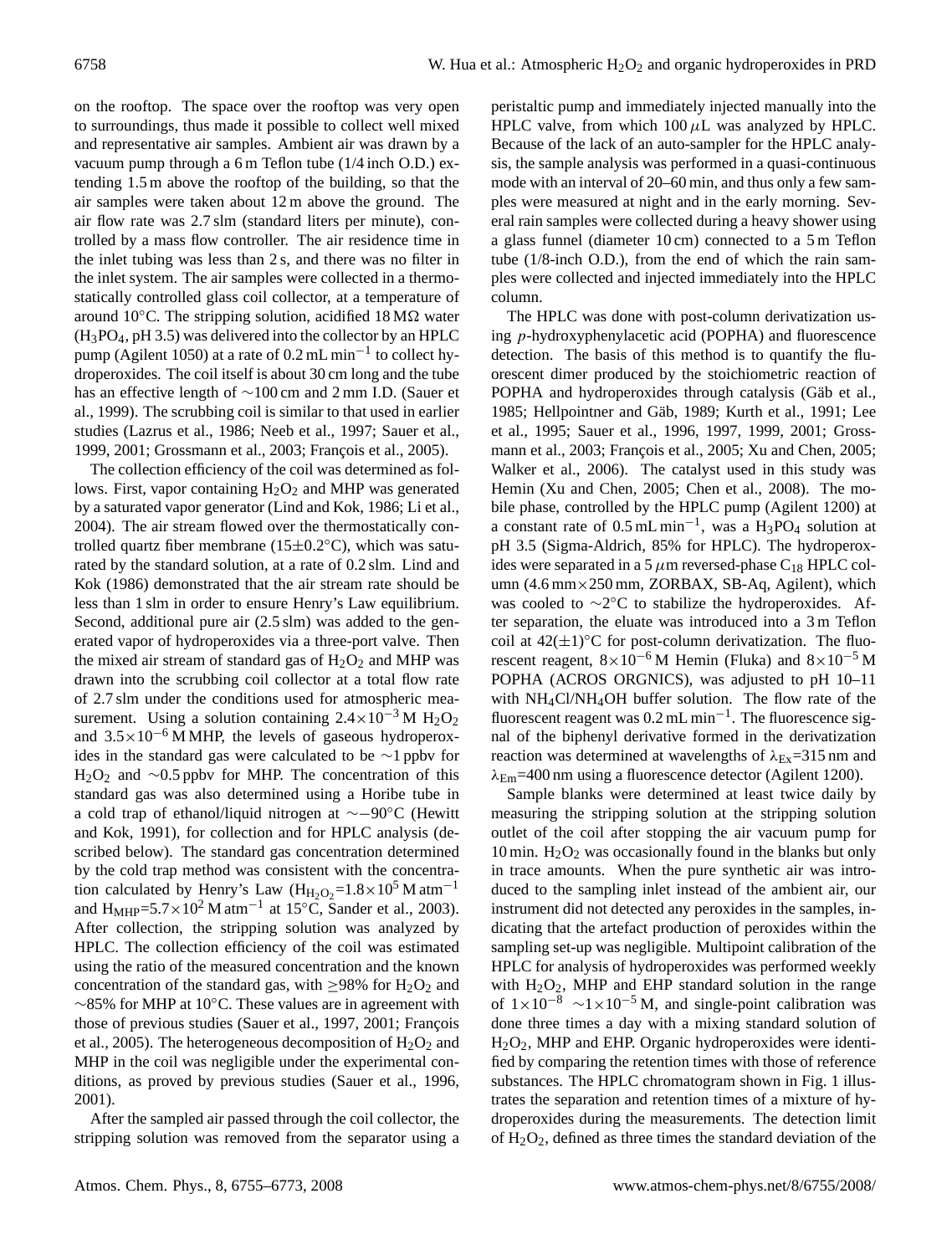

**Fig. 1.** HPLC chromatogram of a mixture of hydroperoxides showing separation and retention times.

analytical blanks of Milli-Q water, was  $0.012 \mu$ Mol L<sup>-1</sup> using a  $100 \mu L$  sampling loop. The detection limit of MHP, based on three times the standard deviation of the MHP standard solution  $(7.0 \times 10^{-7} \text{ M})$ , was  $0.021 \mu \text{Mol} \text{L}^{-1}$ . These corresponded to the detection limits of about 20 pptv for  $H<sub>2</sub>O<sub>2</sub>$  and 35 pptv for MHP in the gas phase under the sampling conditions mentioned above.

H2O<sup>2</sup> was purchased from Sigma-Aldrich (35%), and fresh solutions were prepared by serial dilution of the 0.35% stock solution. Methyl hydroperoxide and ethyl hydroperoxide were synthesized from  $H_2O_2$  and dimethyl sufate or diethyl sulfate as described (Rieche and Hitz, 1929; Kok et al., 1995; Lee, et al., 1995). The purities of the synthesized MHP and EHP were proved to be higher than 97% using infrared spectrometry. The hydroxymethy hydroperoxide (HMHP), 1-hydroxy-ethyl hydroperoxide (1-HEHP) were synthesized from aqueous  $H_2O_2$  and formaldehyde or acetaldehyde (Rieche and Meister, 1935; Zhou and Lee, 1992; Lee et al., 1995). The concentrations of stock solutions and standard solutions were determined using  $KMnO<sub>4</sub>$  and  $K1/Na_2S_2O_3$ /starch every two weeks (Johnson and Siddigu, 1970; Mair and Hall, 1970). All reagents and standard solution were prepared with  $18 \text{ M}\Omega$  Milli-Q water (Millipore), and were stored at 4◦C in a refrigerator.

#### 2.2.2 Estimation of  $SO<sub>2</sub>$  interference

The  $SO<sub>2</sub>$  interference on the peroxides measurement should be clarified before interpreting the observations. We estimated this interference by two methods as following.

One estimation was made by a kinectics calculation. At 10◦C temperature adopted in our sample collection, the Henry's Law constants of  $H_2O_2$  and  $SO_2$  are  $2.85 \times 10^5$  M atm<sup>-1</sup> and 2.32 M atm<sup>-1</sup> respectively (Sander et al., 2003). The total amount of dissolved S(IV) always exceeds that predicted by Henry's Law for  $SO<sub>2</sub>$  alone, so we calculate the effective Henry's Law constant of  $SO<sub>2</sub>$  by the expression given in textbook (Seinfeld and Pandis, 1998), and obtain a value of  $98 \text{ M atm}^{-1}$  at pH 3.5. Assuming the

mixing ratios of  $H_2O_2$  and  $SO_2$  were 1 ppbv and 10 ppbv respectively in the sampled air, and then the equilibrium concentrations of  $H_2O_2$  and  $SO_2$  in collection solution at pH 3.5 are estimated to be  $285 \mu$ M and  $1 \mu$ M respectively in solution, on the basis of Henry's Law. Then, the reaction rate of the dissolved  $H_2O_2$  and  $S(IV)$  can be calculated to be  $\sim$ 6.6  $\mu$ M s<sup>-1</sup> at pH 3.5. In the glass coil collector used in this study, the contact time of the sampled air with the collection solution was less than 10 s. After this time, the hydroperoxides-containing collection solution was separated from the sampled air, and was rapidly delivered into the HPLC system. This means that the  $SO<sub>2</sub>$  in sampled air can destroy  $H_2O_2$  and influence  $H_2O_2$  measurement only within this 10 s. On the basis of above calculation, we can give an estimation that, when 1 ppbv  $H_2O_2$  and 10 ppbv  $SO_2$  exists in the sampled air, about 66  $\mu$ M of 285  $\mu$ M H<sub>2</sub>O<sub>2</sub> equilibrated in the collected solution will be destroyed by  $SO_2$  during collection, indicating that the mixing ratio of  $H_2O_2$  will be underestimated by 23%. More details regarding the interference of  $SO_2$  in  $H_2O_2$  measurement are as follows: when the  $SO<sub>2</sub>$  presents in sampled air with 2, 5, 10, 15, 20 and 30 ppbv respectively, the losses of  $H_2O_2$  are estimated to be 5%, 12%, 23%, 35%, 46%, 70%, respectively.

Another estimation was made by a laboratory experiment. We studied the  $SO_2$  interference using the Horibe tube, which was described above. The Horibe tube was added with 1 ml mixing standard solution containing  $10^{-6}$  M H<sub>2</sub>O<sub>2</sub>, MHP and EHP, comparable to their concentrations in the atmosphere, following by cooling it at ∼−90◦C and then introducing the  $SO_2$ -containing air flow. After the  $SO_2$ containing air flow passed it for 30 min at the rate of 2.7 slm, the Horibe tube was taken out from the cold trap, and 2 ml of  $10^{-3}$  M H<sub>3</sub>PO<sub>4</sub> solution was added quickly to wash the inside of the Horibe tube, and then the washed sample solution was quickly analyzed by HPLC. In this procedure, the contact time of the hydroperoxides with the S(IV) in the solution was ∼5 min at ~10°C. We found that the losses of H<sub>2</sub>O<sub>2</sub> are  $~\sim$ 10%,  $~\sim$ 30% and  $~\sim$ 50% respectively when the SO<sub>2</sub> concentrations are 10 ppbv, 25 ppbv and 50 ppbv respectively. The losses of the organic hydroperoxides were lower than that of  $H<sub>2</sub>O<sub>2</sub>$ .

In summary, we suggest that the interference of  $SO<sub>2</sub>$  in the peroxides measurement will not be significant under a 15 ppbv level of  $SO_2$ , under our observation conditions.

#### 2.3 Measurement methods for other trace gases

HO<sup>2</sup> radicals were measured at the Backgarden site by a laser-induced fluorescence instrument, operated by Forschungszentrum Juelich (FZJ). Briefly, ambient air is sampled continuously into a low-pressure detection chamber, where  $HO<sub>2</sub>$  is chemically converted to OH by reaction with added NO. The resulting OH is then detected by laser excited fluorescence at a wavelength of 308 nm. The instrument is calibrated by using the quantitative photolysis of water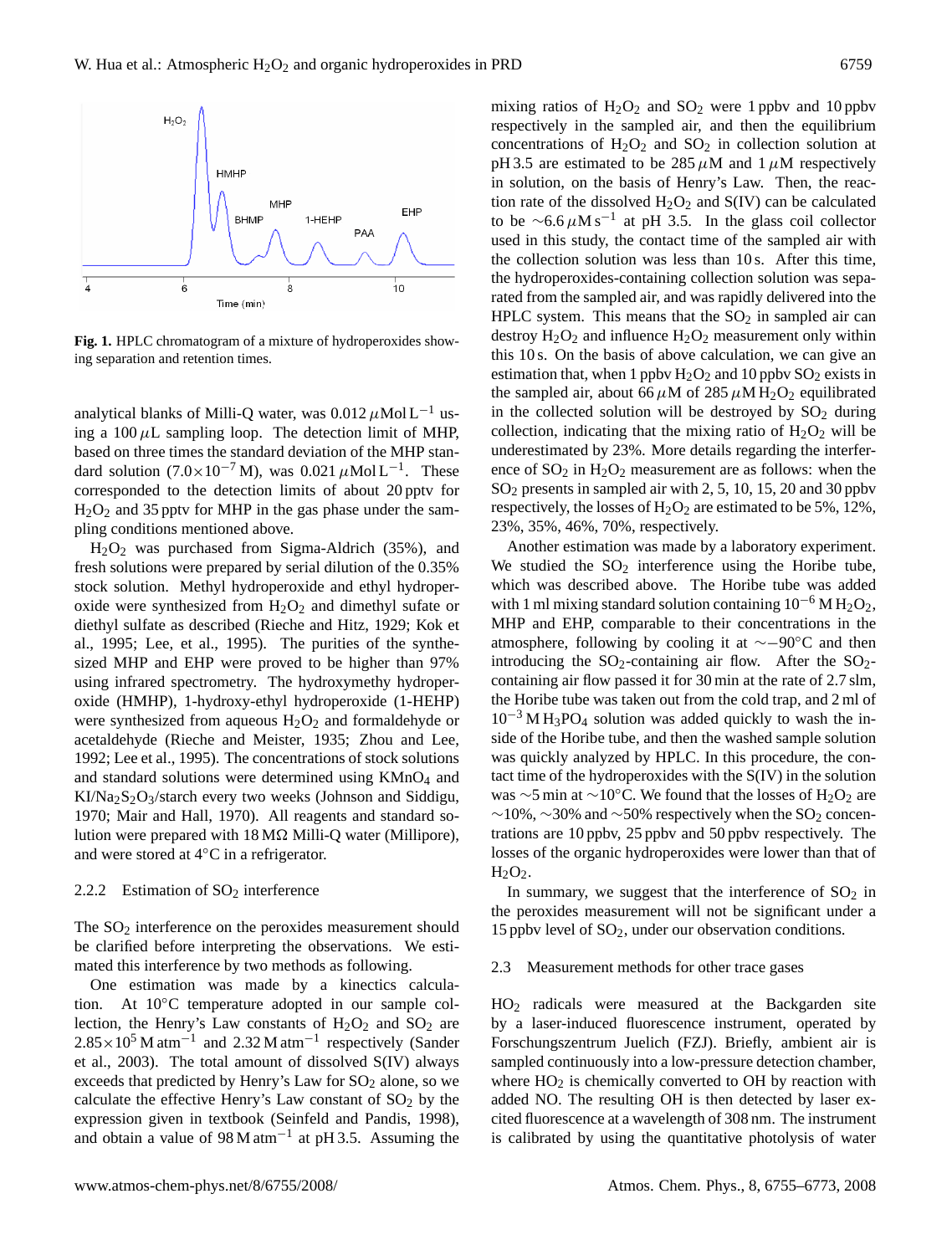vapour in synthetic air at 185 nm as a radical source. The accuracy of the measurements is estimated to be 20% for this campaign. Details of the instrument and its calibration can be found in Holland et al. (2003).

Semi-continuous measurements of WSOC were made by University of Tokyo (UT) using a particle-into-liquid sampler (PILS) followed by online quantification of TOC every 6 min using a total organic carbon (TOC) analyzer. Ambient aerosol was sampled at a flow rate of 16.7 L/min by the PILS, which used a steam saturator to grow the aerosol to sizes that can be collected by inertial impaction. The carbonaceous compounds in the liquid sample were then quantified online with the TOC analyzer. Details of the instrument can be found in Miyazaki et al. (2006).

The sulfate measurements were performed by the Aerodyne Aerosol Mass Spectrometer (AMS), operated by University of Tokyo (UT). The AMS can measure size-resolved chemical composition of ambient non-refractory (vaporized at 600◦C under high vacuum) submicron aerosol for an integration time of 10 min. The AMS consists of a particle sampling inlet with cutoff size  $1.0 \mu$ m, a particle time-of-flight (PTOF) chamber, and a vaporizer/ionizer that is interfaced to a quadrupole mass spectrometer (QMS). Details of the instrument can be found in Takegawa et al. (2005).

The continuous measurements of 47  $C_2-C_{12}$  VOC species, including alkanes, alkenes and aromatic hydrocarbons, were performed hourly using an automated online Gas Chromatography-Flame Ionization Detector (GC-FID) system from the Research Center for Environmental Changes (RCEC), Academia Sinica of Taiwan. The detection limit for the measured VOC species ranged from 0.002 to 0.098 ppbv. The calibrations of the instrument were carried out before and after the campaign using a standard gas prepared by the gravimetric method (Spectra gases, Branchburg, NJ, USA), which contained 50 target species with mixing ratios of 3– 15 ppbv. It was found that the precisions for the measured VOC species were usually better than 2%. Details of the GC-FID system and analytical procedures employed in this study can be found in Wang et al. (2004).

The  $SO<sub>2</sub>$  was determined by Peking University (PKU) using SO<sup>2</sup> Analyzer (Thermo, Model 43C) with a time resolution of 1 min. The data of CO,  $O_3$  and NO<sub>x</sub> used in this study were obtained from the combined data set of PKU, UT and FZJ. During the period we discuss in this study, the CO was measured by a CO Analyzer (Thermo, Model 48C) with a time resolution of 1 min, operated by PKU, and a non-dispersive infrared absorption (NDIR) instrument with an integration time of 1 min (Model 48, TECO), operated by UT (details of the instrument described by Takegawa et al., 2006), and the  $O_3$  was mainly measured by a  $O_3$  Analyzer (Thermo, Model 49C) with a time resolution of 1 min operated by PKU.  $NO<sub>x</sub>$  and  $NO<sub>y</sub>$  were measured using a NO-O<sup>3</sup> chemiluminescence detector combined with a photolytic converter and a gold tube catalytic converter (Takegawa et al., 2006).  $NO<sub>y</sub>$  compounds were catalytically converted to NO

on the surface of a gold tube heated at 300◦C. The photolytic converter system used for the  $NO<sub>2</sub>$  measurement was manufactured by the Droplet Measurement Technologies, Inc., USA.

# **3 Results and discussion**

## 3.1 General observations

A total of 354 air samples were characterized using the scrubbing coil collector from the 19th to the 30th of July 2006 during the PRIDE-PRD'06 campaign. The major hydroperoxide present in the air samples collected at the Backgarden site was  $H_2O_2$  with mixing ratios between below the detection limit (20 pptv) and 4.6 ppbv, and MHP with mixing ratios between  $\langle 35 \text{ pptv (d.l.)} \rangle$  and 0.8 ppbv. The organic peroxides BHMP and PAA were often detected, and HMHP, 1-HEHP and EHP were occasionally detected, but all these species were present at only several-decade pptv level under these experimental conditions. In order to calculate the mean of the observed mixing ratios, any value below the detection limit was treated as zero. With regard to all samples, the mean (and standard deviation) mixing ratios during the daytime  $(08:00-20:00 \text{ LT})$  were 1.26 $\pm$ 1.24 ppbv for  $H_2O_2$  and  $0.28\pm0.10$  ppby for MHP. The mean values at night (20:00–02:00 LT) were 0.74 $\pm$ 0.62 ppbv for H<sub>2</sub>O<sub>2</sub> and  $0.19\pm0.10$  ppbv for MHP. The mixing ratios of  $H_2O_2$ and MHP are in agreement with those reported in the literature with  $H_2O_2$  ranging between 0.5 ppbv and 5 ppbv and MHP ranging between several pptv and 2.7 ppbv worldwide respectively (Hellpointner and Gäb, 1989; Hewitt and Kok, 1991; Das and Aneja, 1994; Watkins et al., 1995a, b; Jackson and Hewitt, 1996; Sauer et al., 1997, 2001; O'Sullivan et al. 1999; Morgan and Jackson, 2002; Moortgat et al., 2002; Grossmann et al., 2003; Lee et al., 1993, 1995, 1998, 2000, 2008; François et al., 2005; Xu and Chen, 2005; Walker et al., 2006; Kim et al., 2007).

Temporal profiles of the  $H_2O_2$  and MHP mixing ratios for the time of the campaign are shown in Fig. 2. The maximum mixing ratio of  $H_2O_2$  and MHP was found on 19 July, and this will be discussed in detail later. On sunny days with low levels of  $NO<sub>x</sub>$  and  $SO<sub>2</sub>$ ,  $H<sub>2</sub>O<sub>2</sub>$  showed pronounced diurnal variations, with peak mixing ratios in the afternoon (12:00– 18:00 LT) and low values at night and in the early morning. Sometimes, a second peak occurred in the evening between 20:00 and 02:00 LT. The diurnal variation of MHP is consistent with, but less pronounced than, that of  $H_2O_2$ . The general diurnal cycle of  $H_2O_2$  observed at Backgarden was similar to that observed in earlier studies (Sauer et al., 2001; Grossmann et al., 2003). Over the 13 days of measurement, HMHP was detected in only a few samples; probably resulting from the heterogeneous decomposition of HMHP at glass surfaces during sampling (Neeb et al., 1997; Sauer et al. 2001).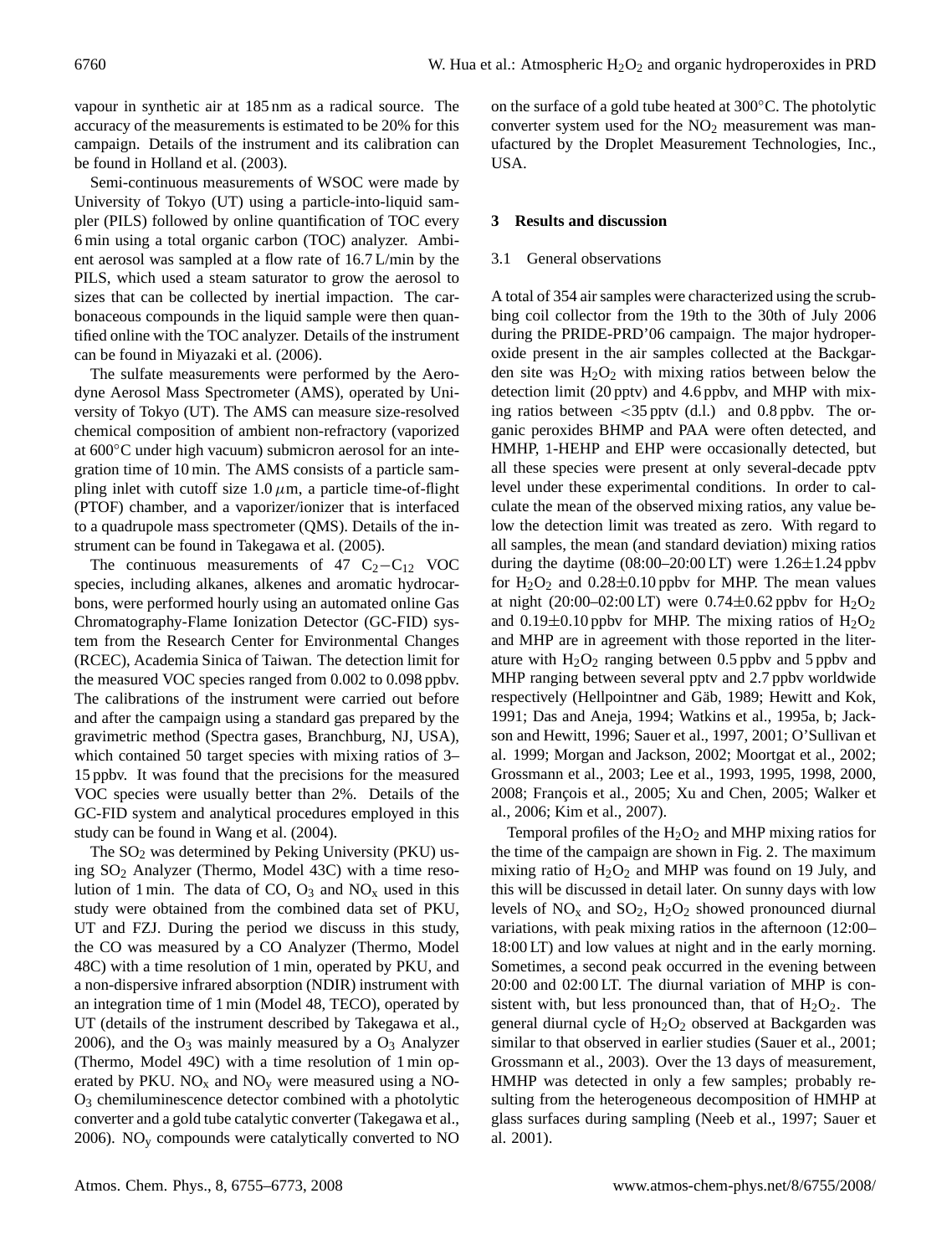

1143 Fig. 2. Temporal profiles of atmospheric H2O2 and MHP mixing ratios from 19 to 30 July 2006 at **Fig. 2.** Temporal profiles of atmospheric H2O2 and MHP mixing ratios from 19 to 30 July 2006 at Backgarden.



Fig. 3. Hourly averaged diurnal cycle for  $H_2O_2$  (black circle) and  $H_2O_2$  of the daytime during the measurement period, to vertical bars show the standard deviation. MHP (gray triangle) at Backgarden from 19 to 30 July 2006 where

 $\overline{1}$ Figure 3 depicts the hourly averaged mixing ratio profiles of  $H_2O_2$  and MHP with the vertical bars showing the standard deviation of the measured values. A similar averaged diurnal profile for  $H_2O_2$  has been reported (Das and Aneja, 1994; Sauer et al., 2001). The concentration of  $H_2O_2$ began to rise in the morning (∼10:00 LT) and reached a maximum mixing ratio at 13:00 LT. The factors responsible for the  $H_2O_2$  diurnal variation are discussed in detail in Sect. 3.2.2. The level of  $H_2O_2$  remains relatively high in the afternoon and the mixing ratio decreased slowly from sunset to 24:00 LT. The diurnal profile of MHP is largely coincident with that of  $H_2O_2$  in the daytime, but remained at an almost identical level after sunset. This slower loss of MHP at night can be explained by its lower level of solubility  $(H_{H_2O_2}/H_{MHP} = \sim 260$ , at 298 K, Sander et al., 2003).

show the standard deviation. 
of our data were not significantly influenced by interference The diurnal profiles of the meteorological parameters and other trace gases measured at Backgarden from 19 to 30 July are shown in Fig. 4. As a compariosn,  $H<sub>2</sub>O<sub>2</sub>$  and MHP are also shown in this figure. It is seen that when the  $SO_2$  level remained high, >15 ppbv, in the morning or elevated during the day,  $H_2O_2$  were detected in very low concentrations. These low concentrations resulted partly from the potentially significant interference of  $SO_2$  in the  $H_2O_2$  measurement. Meanwhile, considering the fact that the loss of  $H_2O_2$  due to  $SO<sub>2</sub>$  reaction in the atmosphere would also be amplified by elevated  $SO_2$ , we suggest that the diurnal cycle of  $H_2O_2$ shown in Fig. 2 and Fig. 4 could reflect the variation trend of  $H_2O_2$  in the atmosphere to some extent, although the uncertainty of  $H_2O_2$  quantification occurs. However, it is noteworthy that at the  $SO_2$  level of  $\lt 10$  ppby, the condition for most of the daytime during the measurement period, the measurement of  $H_2O_2$  were not significantly influenced, that is, most of  $SO<sub>2</sub>$  and are reliable.

> With regard to the meteorological conditions and levels of hydroperoxides, three distinct periods could be distinguished. (i) At the beginning of the measurement, 19–21 July, days were sunny with slight breeze, and hydroperoxides exhibited high mixing ratios during the day. (ii) The second period, 23–26 July, was influenced by typhoon Kaemi, which came across most of the PRD and resulted in heavily polluted conditions in the central and eastern PRD (Z. B. Yuan, 2007, personal communication). During this period, high levels of hydroperoxides were also observed at Backgarden on 24 and 25 July, two sunny days. (iii) During the last days of the campaign, 27–30 July, the local weather conditions were cloudy and rainy, and daytime values of hydroperoxides were low.

> The low daytime average  $H_2O_2$  values probably result from several factors, and the most important one is that the weak photochemical activity on cloudy days produces fewer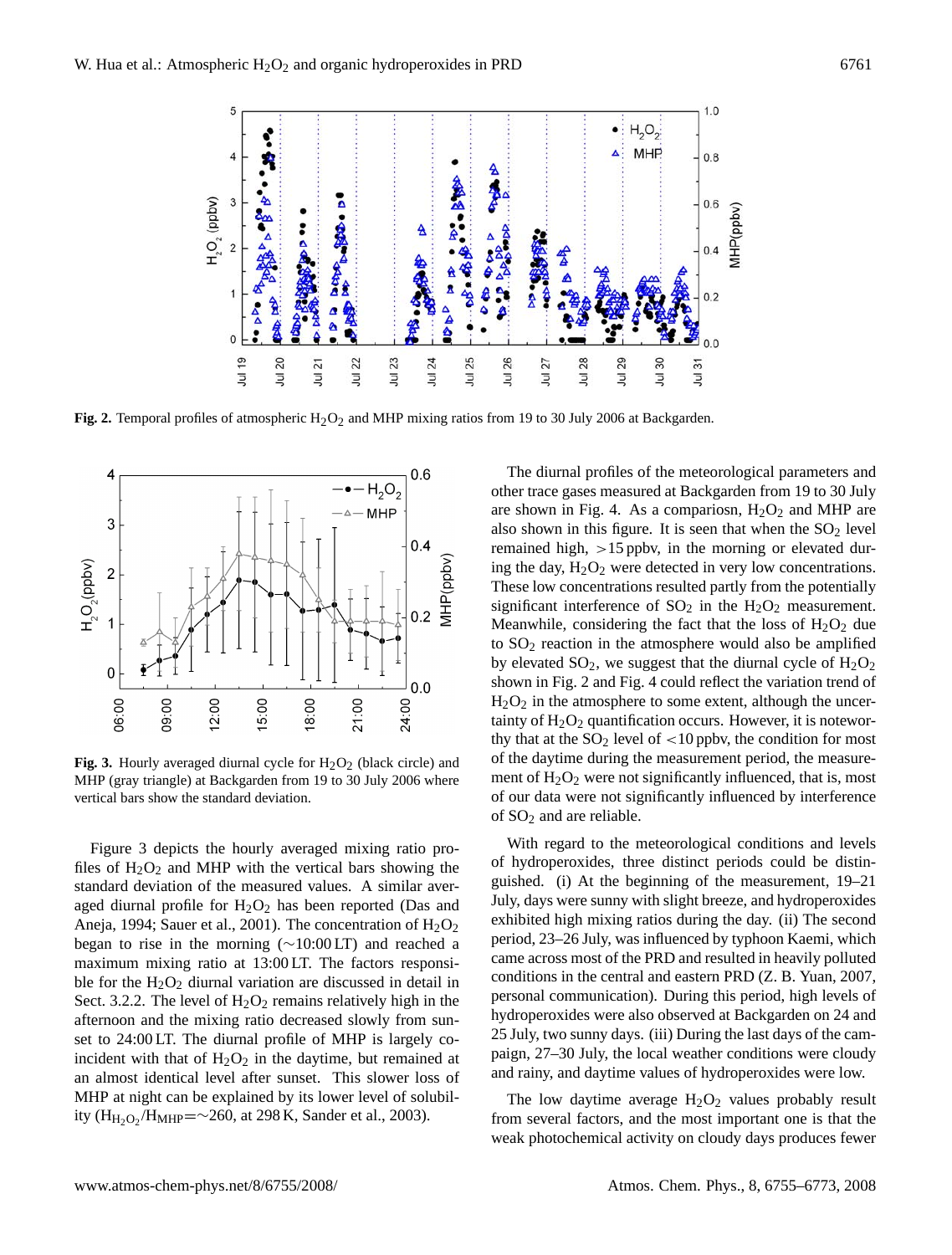

Fig. 4. Diurnal profile of wind speed, wind direction, temperature, relative humidity, NO, NO<sub>x</sub>, SO<sub>2</sub>, CO, O<sub>3</sub>, NO<sub>x</sub>/NO<sub>y</sub>, toluene/benzene, isoprene,  $C_3$ - $C_5$  alkenes and  $H_2O_2$  and MHP measured at Backgarden on 19–30 July 2006.

 $HO_x$  radicals compared to sunny days, resulting in low-level  $3.2$  Photochemistry on sunny days production of hydroperoxides. Moreover, the high levels of<br>NO, will significantly suppress the formation of hydroperox  $NO<sub>x</sub>$  will significantly suppress the formation of hydroperoxides by consuming their precursors, peroxy radicals. Additionally, efficient scavenging of  $H_2O_2$  on wet surfaces (leaves and fog droplets) and water-covered aerosols, in particular with a high level of  $SO_2$  and high relative humidity conditions, should partly account for the low levels of  $H_2O_2$ .

3.2 Photochemistry on sunny days

## 3.2.1 Pattern of hydroperoxides and their precursors

The meteorological conditions during 19–21 July at Backgarden can be treated as identical. On these three sunny days, the maximum temperature was 35◦C, and the relative humidity decreased from ∼90% in the early morning to ∼60% at noon. After reaching a minimum level of ∼45% in the afternoon, relative humidity increased gradually until the next morning. The wind speed was steady at around 0–3 m/s. The wind direction on 19 July turned clockwise via southeast in the morning to southwest at noon and back to southeast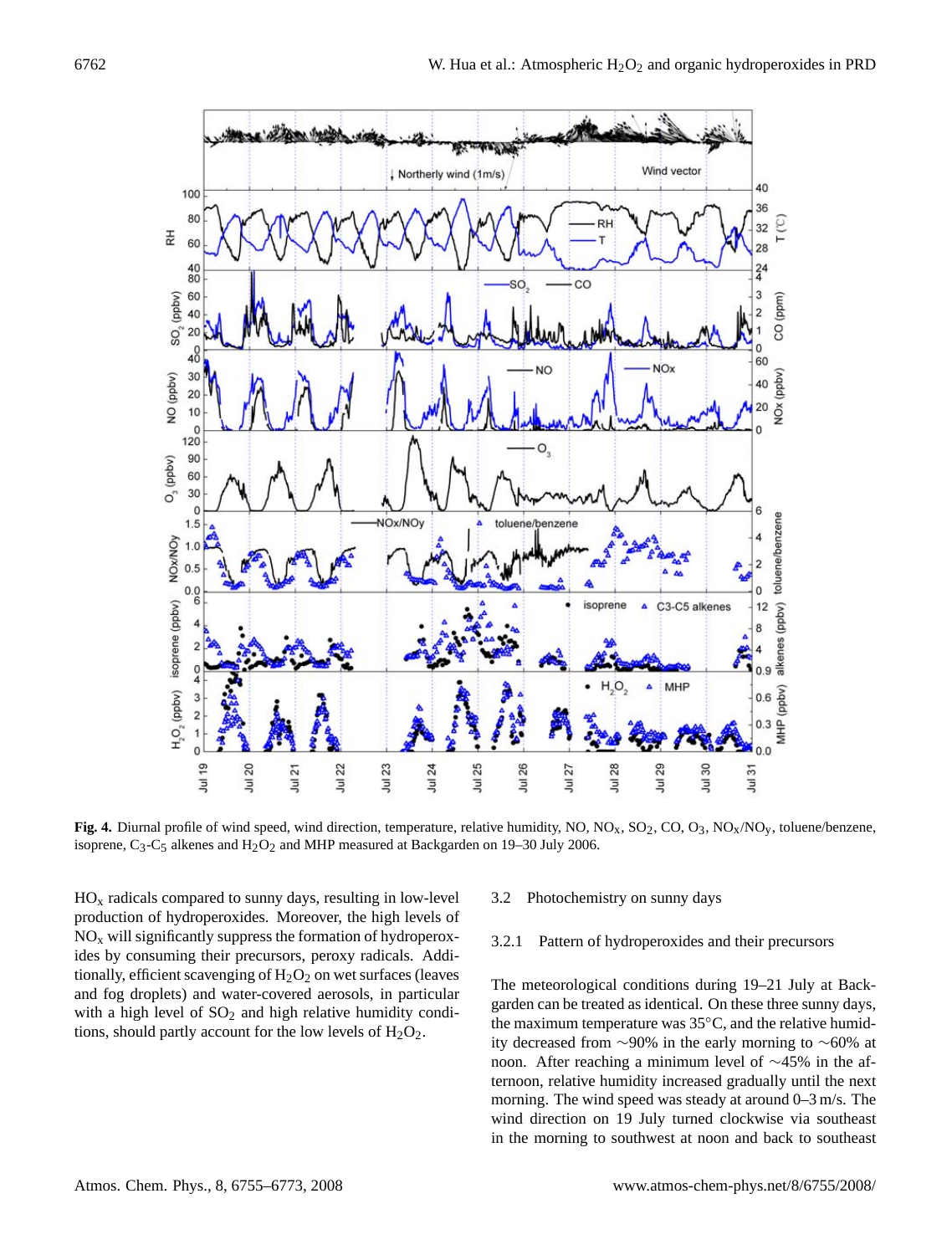gradually in the late afternoon, and then remained southeast during the night. A similar pattern of wind direction was observed on the next two days.

The maximum mixing ratio of  $H_2O_2$  and MHP was measured on 19 July, a sunny day with a slight breeze. As Fig. 4 shows, the concentration of  $NO<sub>x</sub>$  stayed very high from night to the early morning, with 32 ppby at 08:15 LT. The high  $NO_x$ mixing ratio might have been caused by the accumulation of surface emission below the nocturnal inversion layer. After 08:15 LT, the concentration of  $NO<sub>x</sub>$  decreased rapidly to ∼3 ppbv at 10:30 LT, and remained at a relatively low level (1∼3 ppbv) until sunset. The rapid drop of  $NO<sub>x</sub>$  probably resulted from the growing height of the mixing layer and changes in the wind direction. On the morning of 19 July, the wind direction turned clockwise via northeast (06:00 LT) to east (08:00 LT), and then to south (09:30 LT). Moreover, the chemistry conversion of  $NO<sub>x</sub>$  to  $HNO<sub>3</sub>$  might also serve as an important sink for the  $NO<sub>x</sub>$ . Since the concentrations of  $HO<sub>x</sub>$  radicals were high in the study region, NO could be fast converted to  $NO<sub>2</sub>$  and then this  $NO<sub>2</sub>$  reacted with OH radicals and formed HNO<sub>3</sub>, which would be in turn taken up in the aerosol. The increase of gas-phase  $HNO<sub>3</sub>$  in the morning is consistent with the sudden drop of  $NO<sub>x</sub>$  (H. Su, 2008, personal communication, Peking University), and this could be evidence of the chemistry conversion route. In addition to  $NO<sub>x</sub>$ , the concentrations of  $SO<sub>2</sub>$  and CO varied significantly in the morning. At  $08:15$  LT, the concentrations of  $SO<sub>2</sub>$  and CO were relatively high, with 41 ppbv and 1 ppmv respectively; after this time, their concentrations decreased rapidly, e.g. ∼6 ppbv and ∼0.3 ppmv respectively at 10:30 LT, and remained at the relatively low levels until sunset. The mixing ratio of  $H_2O_2$  began to increase markedly at 08:45 LT and reached 2.8 ppbv at 10:30 LT, which is consistent with the sudden drop of  $NO<sub>x</sub>$ ,  $SO<sub>2</sub>$  and CO detected, and the hydroperoxides showed a high level during the daytime. A similar diurnal trend for  $NO<sub>x</sub>$ ,  $SO<sub>2</sub>$  and CO was observed during the daytime on 20–21 July. Chin et al. (1994) suggested that a  $NO_x/NO_y$  ratio of <0.3 could be used to determine when an air-mass can be described as photochemically aged. The  $NO<sub>x</sub>/NO<sub>y</sub>$  ratio was <0.3 between 12:00 and 17:00 LT during the three days, indicating that the air could be described as photochemically aged. This classification was supported also by the ratio of toluene/benzene almost lower than 0.5. Li et al. (2005) suggested that a value of toluene/benzene below 0.5 is indicative of photochemically aged air due to the shorter atmospheric lifetime of toluene compared to benzene. Therefore, the high levels of hydroperoxides in this period were thought to be due to a combination of photochemically aged air with very high levels of  $HO<sub>x</sub>$ , relatively low levels of  $NO<sub>x</sub>$  (compared to the other days during the observation at this site), and little surface deposition. This will be discussed in detail in Sect. 3.2.2.

As described previously, the formation of hydroperoxide can be represented by Reactions (R1) and (R2) ( $k_1$  is taken from Sander et al. (2003), at 298 K):

$$
HO2 + HO2 \xrightarrow{k_1} H2O2 + O2
$$
  

$$
k_1 = 1.5 \times 10^{-12} \text{ cm}^3 \text{ molecule}^{-1} \text{ s}^{-1}
$$
 (R1)

$$
HO_2 + HO_2 + (M) \xrightarrow{k} H_2O_2 + (M)
$$
 (R2)

( $M$  is air; the calculation of  $k$  should take into account the pressure dependence and the temperature dependence and water vapor dependence.)

However, the NO reaction with peroxy radicals will compete with the formation of hydroperoxides, since the reactions of NO with peroxy radicals are faster than recombination reactions of peroxy radicals (Lee et al., 2000). At Backgarden, the average NO mixing ratio at 10:30–14:00 LT and 14:00–18:00 LT on 19–21 July were ∼280 pptv and  $\sim$ 80 pptv respectively, and the mixing ratio of HO<sub>2</sub> radicals was  $\sim$ 2×10<sup>9</sup> molecule/cm<sup>3</sup> at noon. Using the HO<sub>2</sub> average concentration, it can be obtained from a simple calculation that when the concentration of NO is  $\sim$ 65 pptv, the reaction rates of  $NO-HO<sub>2</sub>$  and  $HO<sub>2</sub>-HO<sub>2</sub>$  could be about equal. Hence, high levels of hydroperoxides detected in the daytime may be attributed to the moderate level of  $NO<sub>x</sub>$  and exceptionally high mixing ratio of  $HO<sub>2</sub>$  radicals produced by oxidation of VOC and CO at Backgarden.

## 3.2.2 Kinetics analysis

In general,  $j(NO_2)$  can be used as an indicator for photochemically effective radiation. At Backgarden,  $j(NO<sub>2</sub>)$ usually began to rise after 06:00 (LT), reached maximum values of  $\sim 8 \times 10^{-3}$  s<sup>-1</sup> at noon and then returned to nearzero after 19:00 (LT) (personal communication by Bohn, B., Forschungszentrum Juelich). During 19–21 July, the maximum mixing ratios of  $H_2O_2$  were observed during the daytime, and the diurnal variation of  $H_2O_2$  was generally similar to that of  $j(NO<sub>2</sub>)$ , but the peak values were 2∼3 h later. Generally, the photo-oxidant formation began about 3 h after the increase of radiation. The peak time of  $H_2O_2$  approached that of  $O_3$  on 19 and 20 July, and the diurnal profiles of these two species were similar. Additionally, peroxy acetic acid (PAA), which is produced mainly by photo-oxidation of acetone and PAN, was often detected on 19–21 July. On the basis of this evidence, we can infer that  $H_2O_2$  and MHP were produced, to a large extent, in the daytime by the local photochemical process during the three days.

Even more direct evidence of the photochemical formation of hydrogenperoxide can be obtained from the diurnal profiles of HO<sub>2</sub>, which were also measured at Backgarden. The  $HO<sub>2</sub>$  concentration can be used to calculate the chemical production rate of  $H_2O_2$ . The mixing ratios of  $HO<sub>2</sub>$  and  $H<sub>2</sub>O<sub>2</sub>$  measured on 21 July are shown in Fig. 5. The mixing ratios of  $H_2O_2$  and  $H_2O_2$  are almost zero at the high concentration of  $NO<sub>x</sub>$  before 09:30 (LT). The sharp increase of  $H_2O_2$  at about 09:45 (LT) on 21 July coincides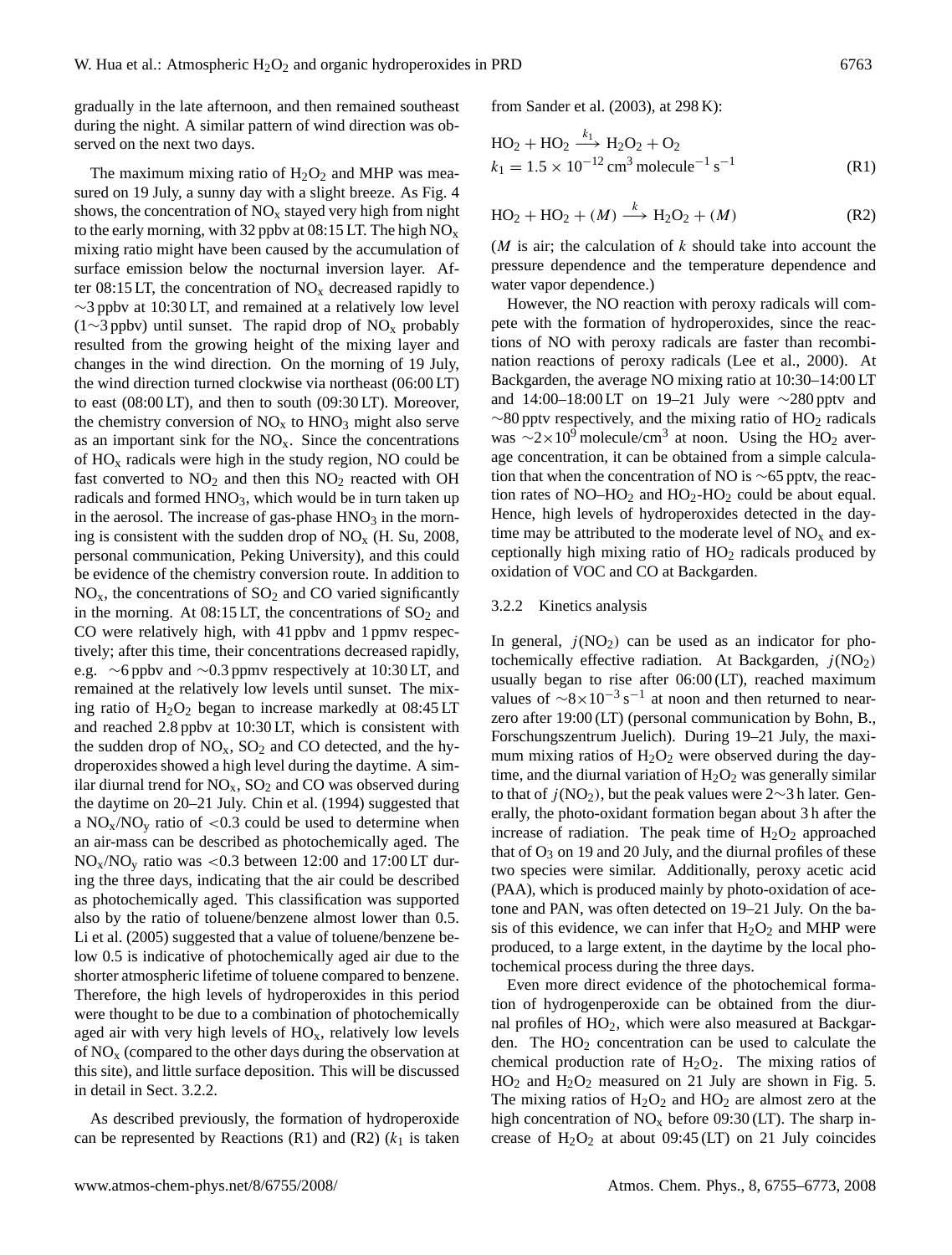

**Fig. 5.** Concentration profiles of  $HO_2$  and  $H_2O_2$  measured at Backgarden on 21 July 2006.

with the decrease of the  $NO<sub>x</sub>$ ,  $SO<sub>2</sub>$  and CO mixing ratios, which might be explained by vertical exchange and changes in the wind direction. In the morning, the wind direction turned clockwise via northeast (07:30 LT) to southeast (09:30 LT). During  $10:00-12:00$  LT,  $H_2O_2$  continued to rise at a rate of  $\sim$ 0.81 ppbv h<sup>-1</sup>, and the chemical production rate of H<sub>2</sub>O<sub>2</sub> was ~0.74 ppbv h<sup>-1</sup>, as determined from the HO<sub>2</sub> concentration of  $\sim$ 8.9×10<sup>8</sup> molecule cm<sup>-3</sup>. The calculation adopts the expressions recommended by Stockwell (1995), and the  $HO<sub>2</sub>$  concentration and temperature uses the average value during the period, resulting in a rate coefficient of  $6.5 \times 10^{-12}$  cm<sup>3</sup> molecule<sup>-1</sup> s<sup>-1</sup> at 60% relative humidity. This indicates that most of the  $H_2O_2$  increase was produced by in situ formation and the rest might be attributed to the net effect of vertical mixing. As shown in Fig. 5, the diurnal cycles of  $HO_2$  and  $H_2O_2$  were, in general, consistent in the afternoon until 17:00 (LT); after that, the level of  $H_2O_2$  had a weak correlation with that of  $HO<sub>2</sub>$ . It is worth noting that the relative humidity rose rapidly after 17:00 LT, while the concentration of NO remained low (∼30 pptv) in the evening of 21 July.

The decrease of  $H_2O_2$  during the late afternoon until the night may be attributed to the following reasons. First, considering the high solubility of  $H_2O_2$  (Lind and Kok, 1994; O'Sullivan et al., 1996), the observed low levels can be explained by increased relative humidity (∼80% at 21:00 LT), which results in greater wet deposition of  $H_2O_2$  at night than during the daytime. Secondly, the dry deposition of hydroperoxides on the Earth's surface will become very pronounced under a shallow inversion and at a low wind speed. The wind speed in the evening on 21 July was ∼1 m/s; therefore, dry deposition on the surface might have acted as an important sink for loss of  $H_2O_2$ . Moreover, Walcek (1987) and Wesley (1989) have found that the deposition rate of  $H<sub>2</sub>O<sub>2</sub>$  over trees is much higher than in the free troposphere. Hence, the low mixing ratios of  $H_2O_2$  might be due, in part, to the deposition on the leaves of the dense forests surrounding the observation site. Furthermore, when the temperature decreased during the night, Henry's Law constant of  $H_2O_2$ will increase, resulting in a removal of  $H_2O_2$  from the gas phase into the liquid phase. As a result, the vast lake adjacent to the observation site might be substantially responsible for the decrease of  $H_2O_2$ . In addition, resulting from the limitation of the collection method, the loss of  $H_2O_2$  by elevated SO<sup>2</sup> during collection could also be an important reason for the decrease of gaseous  $H_2O_2$  in the late afternoon.

## 3.2.3 Impact of local meteorology on hydroperoxides

The two sunny periods discussed here suggests that the hydroperoxide formation at Backgarden is, to a large extent, a local phenomenon. High levels of hydroperoxides were observed in the two sunny periods between 19–21 July and 24–25. The mixing ratios of hydroperoxides were similar in the two periods. Moreover, the diurnal variation of  $H_2O_2$ showed a positive correlation with  $O_3$  on 24 July, as shown in Fig. 4, with the peak time of  $H_2O_2$  2–3 h later than that of  $O_3$ . A ratio of toluene/benzene of <0.5 was observed between 12:00 LT on 24 July to 21:00 LT on 25 July, with a few exceptions in the early morning of 25 July. This indicates that during that time the air at Backgarden influenced by the typhoon front was photochemically aged. All the evidence indicates that local photochemical activity contributed substantially to the levels of hydroperoxides during 24 and 25 July.

It is worth noting that the dominant wind directions in the two sunny periods were opposite. As mentioned previously, southeasterly winds prevailed at the observation site during 19–21 July. On 24 and 25 July, the wind direction at Backgarden was northerly and veered to northwesterly in the afternoon, consistent with that of back trajectories obtained from NOAA [\(www.arl.noaa.gov\).]((www.arl.noaa.gov)) The wind speeds measured during the daytime of these two periods were similar, at ∼2 m/s, ensuring transport of air masses over distances ∼30 km between sunrise and the maximum observed photo-oxidant values. This suggests that the levels of hydroperoxides at Backgarden were not influenced by transport at low wind speed.

Thus, much of the variation of hydroperoxide mixing ratios observed at Backgarden on these sunny days can be attributed, to a large extent, to the local photochemical drive.

#### 3.3 Rain

The heavy shower that started at 21:20 LT on 25 July and lasted for 40 min was brought by the typhoon Kaemi. At 17:00 LT, the wind direction turned from north to northwest, and the mixing ratios of  $NO<sub>x</sub>$ ,  $SO<sub>2</sub>$  and CO began to rise, reaching 19 ppbv, 9 ppbv and 1.6 ppmv, respectively, at 21:00 LT, while  $O_3$  decreased from 54 ppbv to 8 ppbv, as shown in Fig. 4. At the same time, the levels of hydroperoxides decreased rapidly, i.e.  $H_2O_2$  went from 3.2 ppbv to 0.9 ppbv and MHP went from 0.6 ppbv to 0.3 ppbv. These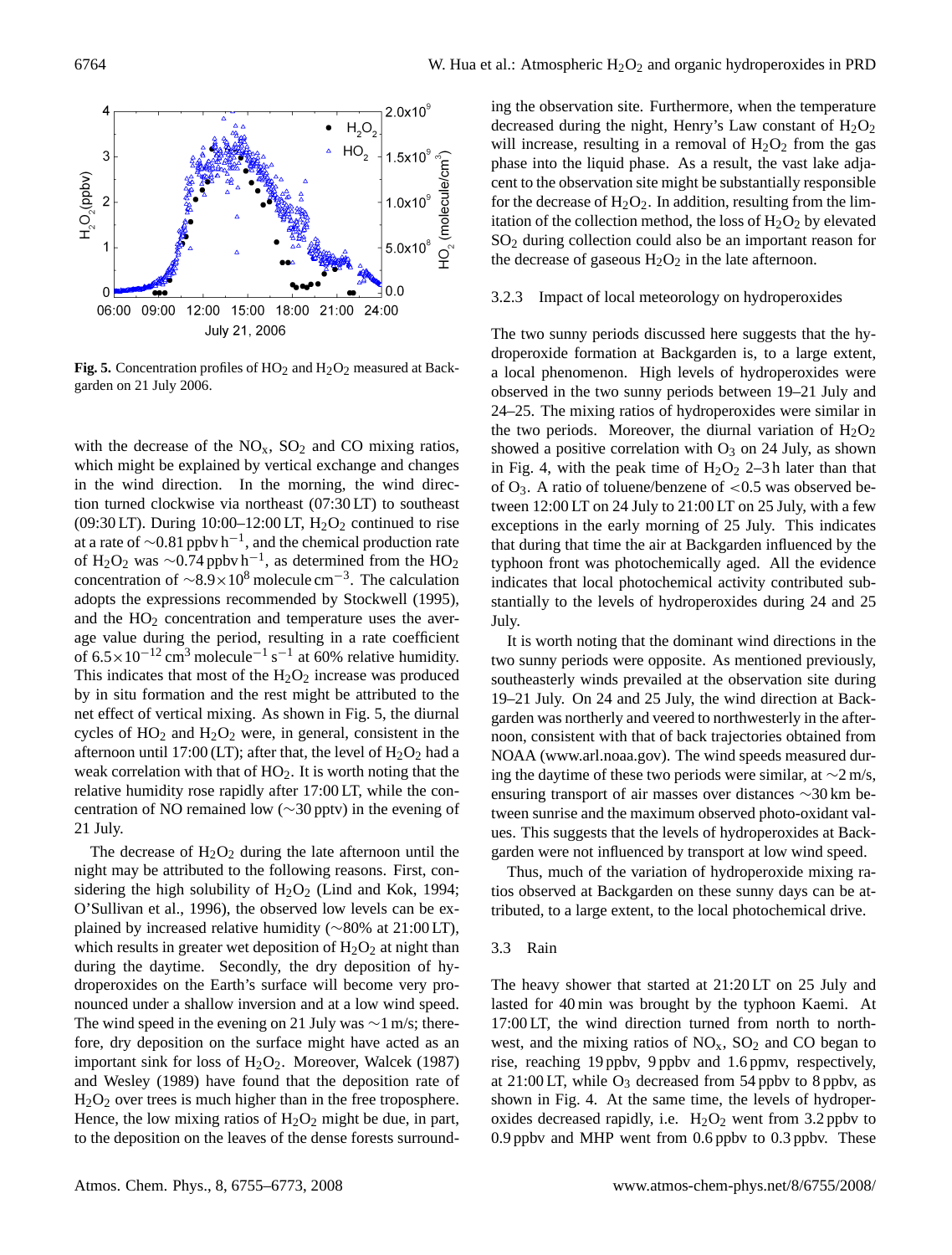changes were interrupted at 21:20 LT when there was a heavy shower at Backgarden. When the rain began to fall, the temperature at ground level was 302 K. The shower lasted for ∼40 min with lightning activity. During the shower, three rainfall samples were collected and analyzed immediately. The maximum concentration of  $H_2O_2$  in the rain samples, 21  $\mu$ mol/L, was detected at the beginning of the shower. This concentration is within the range from 0.1  $\mu$ Mol/L to  $300 \mu$ Mol/L reported by earlier studies (Hellpointner and Gäb, 1989; Jacob et al., 1990; Hewitt and Kok, 1991; Sauer et al., 1997; Morgan and Jackson, 2002). Moreover, MHP, which was seldom observed in rain samples (Hellpointner and Gäb, 1989; Pena et al., 2001; Reeves and Penkett, 2003), was detected in the rain samples at Backgarden at a concentration of 1.1  $\mu$ mol/L. This value may represent the concentration of MHP in cloud water. If we assume that the MHP value in the gas phase at the height of the cloud base was the same as that detected at ground level,  $\sim$ 0.5 ppbv, the equilibrium concentration of MHP in cloud water is estimated to be  $0.2 \mu M$ , on the basis of Henry's Law (H<sub>MHP</sub>=4.16×10<sup>2</sup> M atm<sup>-1</sup>, 293 K, Sander et al., 2003). This estimated value is much smaller than the concentration of MHP detected in the rainwater, which implies a higher gas-phase level of MHP in the clouds compared to that at ground level. Similarly, this higher concentration above PBL (1∼2 km) can be estimated by Henry's Law. The ambient temperature will decrease 6∼7 K when the altitude increases by 1 km; thus, the temperature at the height of the cloud base can be estimated to be ∼293 K, while the temperature at ground level was 302 K. According to the concentration of MHP detected in the rain (1.1  $\mu$ Mol/L), the gas-phase MHP mixing ratio above PBL was ∼2.6 ppbv. This estimated value is slightly higher than those reported for earlier field studies in which MHP was detected directly by aircraft (O'Sullivan et al., 1999; Lee et al., 2000). MHP may be of great importance in the redistribution of OH radicals along with the driving force of atmospheric chemistry (Wennberg et al., 1998; Cohan et al., 1999; Ravetta et al., 2001; Mari et al., 2000). Our measurement may be new evidence for the existence of high mixing ratios of MHP above the PBL.

The levels of hydroperoxides after the shower lend support to the deduction that high mixing ratios of hydroperoxides occur in the PBL.  $H_2O_2$  and MHP exhibited relatively high mixing ratios of 2.1 ppby and 0.64 ppby, respectively, immediately after the shower; meanwhile, the mixing ratios of  $NO<sub>x</sub>$ ,  $SO<sub>2</sub>$  and CO decreased to relatively low values due to the dilution and scavenging effects, as shown in Fig. 4. The mixing ratios of hydroperoxides after the shower were even higher than they were before the shower. Considering the much higher solubility of  $H_2O_2$  than that of  $NO_x$ ,  $SO_2$ and CO, we suggest that vertical convection might contribute significantly to the increased  $H_2O_2$  and MHP mixing ratios, for the following two reasons. First, the air mass above and in the boundary layer may be carried down to the land surface when rain falls. As a result, the gas-phase  $H_2O_2$  above the PBL that was not washed out by the shower might affect the mixing ratio at low altitudes. Second, the falling rain and rainwater on the ground (e.g. on the leaves of plants) might release  $H_2O_2$  and MHP into the gas phase during and after the shower, because of the decrease of Henry's Law constants due to the increase of temperature with descending altitude. In addition, owing to the low level of solubility and its estimated 2–3 days atmospheric lifetime (Cohan et al., 1999; Wang and Chen, 2006), a fraction of the increased MHP might be introduced partly by the advection of typhoon from other regions. Moreover, although the measurement of VOC was interrupted in the hours following the shower, the low mixing ratio of alkenes (∼2 ppbv) at around 21:20 LT indicated that the ozonolysis of alkenes might have a minor impact on the level of hydroperoxides during the shower.

Overall, this measurement of hydroperoxides during the shower may provide evidence for the high mixing ratio of hydroperoxides, particularly MHP, above the boundary layer. This mixing ratio of MHP might potentially influence the redistribution of  $HO_x$  and  $RO_x$  radical in the PRD on a regional scale.

#### 3.4 Formation of hydroperoxides by ozonolysis

The ozonolysis of alkenes (e.g. isoprene, terpenes, ethene, propene and isobutene) can produce a variety of peroxides (Gäb et al., 1985, 1995; Becker et al., 1990, 1993).

It is proposed that ozonolysis proceeds by the initial insertion of the ozone into the double bond forming a primary ozonide, and decomposes to form excited Criegee intermediates (ECI)  $[R_1R_2COO]^*$  and a carbonyl compound (Gäb et al., 1985). ECI are biradicals with excess energy, and some of them will become stabilized Criegee intermediates (SCI)  $R_1R_2COO$  by interaction with the medium, and the SCI can react further to produce hydroperoxides. Recent laboratory studies have revealed that  $R_1R_2C(OH)OOH$  can be formed by the reaction of SCI with water vapor (Horie et al., 1994; Neeb et al., 1997; Sauer et al., 1999; Valverde-Canossa et al., 2001). This  $R_1R_2C(OH)OOH$  decomposes primarily to  $H<sub>2</sub>O<sub>2</sub>$  and a carbonyl compound  $R<sub>1</sub>COR<sub>2</sub>$ , as shown in the following reactions  $(R_1 \text{ and } R_2 \text{ are alkyl groups})$ :

$$
R_1R_2COO + H_2O \rightarrow R_1R_2C(OH)OOH
$$
 (R3)

 $H_2COO + H_2O \rightarrow HOCH_2OOH(R_1=H, R_2=H)$  (R4)

$$
R_1R_2C(OH)OOH \to R_1COR_2 + H_2O_2 \tag{R5}
$$

There is some evidence that  $H_2O_2$  and MHP were formed in the evening. As shown in Fig. 6, a high  $H_2O_2$  mixing ratio was detected after sunset (19:20 LT) on 24 July; in particular, a second peak (∼1.9 ppbv) was observed during the evening. Relatively high mixing ratios of alkenes (∼8 ppbv), particularly isoprene (∼5 ppbv), were detected during the evening on 24 July, compared to the other nights. The mixing ratio of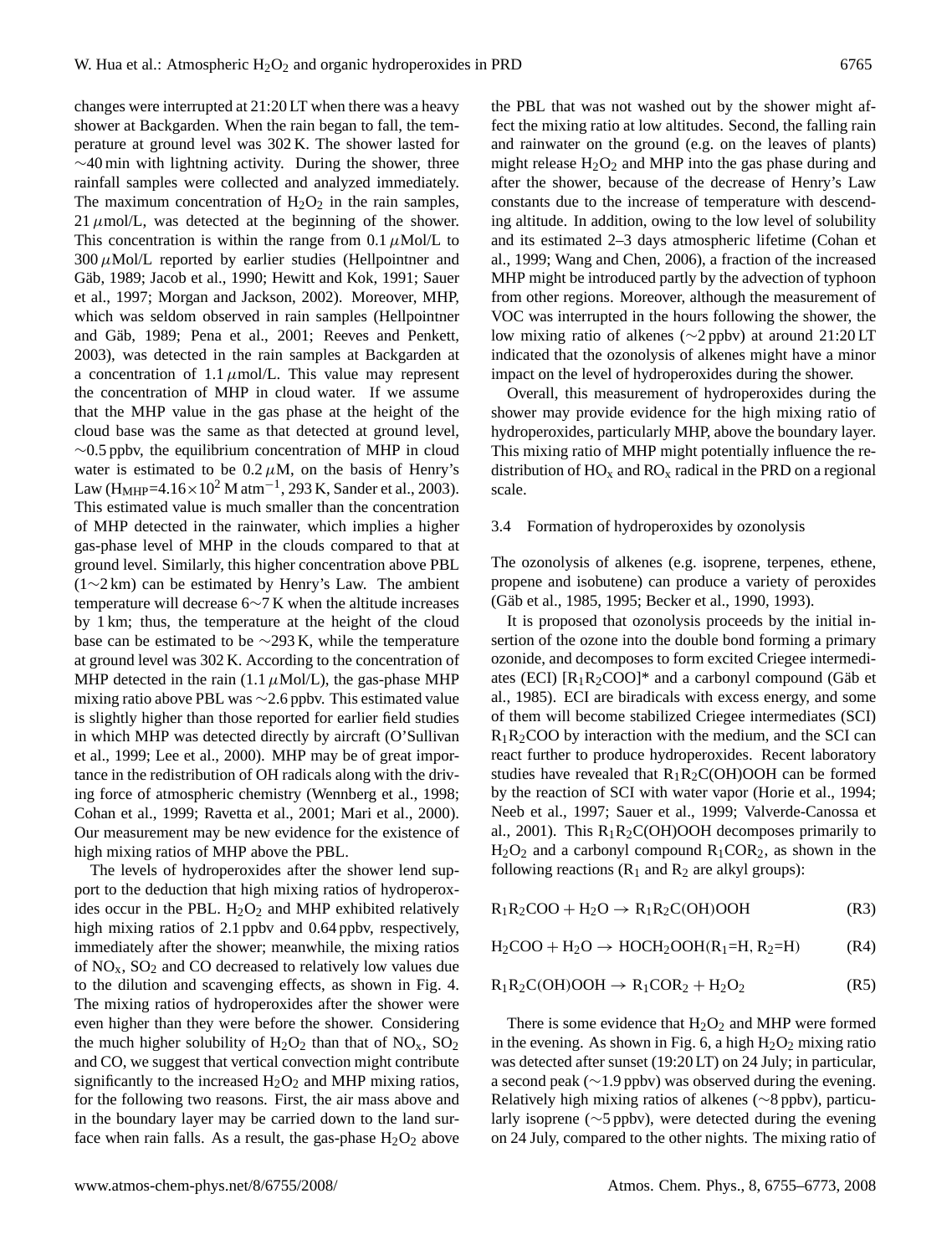

**Fig. 6.** Diurnal profiles of  $HO_2$  and  $H_2O_2$  measured at Backgarden on 24 July 2006, showing a high level of  $H_2O_2$  at night.

 $H<sub>2</sub>O<sub>2</sub>$  at 21:00 LT was about half of the maximum value observed during the daytime. However, the level of  $HO<sub>2</sub>$  at this time was  $\sim$ 3×10<sup>8</sup> molecules cm<sup>-3</sup>, only  $\sim$ 13% of the maximum value observed at midday, as shown in Fig. 6. This high level of  $H_2O_2$  production cannot be attributed to only the recombination of HO<sup>2</sup> radicals, suggesting that the formation via the ozonolysis of alkenes under moist atmospheric conditions (70% relative humidity) contributes substantially to the production  $H_2O_2$  during the evening. Further evidence for this pathway comes from the fact that  $HOCH<sub>2</sub>OOCH<sub>2</sub>OH$ (BHMP) was observed for a considerable length of time only during the night of 24 July. The apparent precursor of BHMP is  $HMHP$  (Gäb et al., 1985), which is a unique product of the ozonolysis of exocyclic biogenic alkenes (Valverde-Canossa et al., 2001). HMHP is formed by  $CH<sub>2</sub>OO$  biradicals, which are produced in the ozonolysis of terminal alkenes, as shown in Reaction (R4), while the formation of BHMP can be expressed by Reaction (R6):

#### $HOCH<sub>2</sub>OOH + HOCH<sub>2</sub>OOH \rightarrow HOCH<sub>2</sub>OOCH<sub>2</sub>OH + H<sub>2</sub>O (R6)$

Therefore, the reaction of alkenes with  $O_3$  can be suggested as a source of hydroperoxides at night at the Backgarden site. Grossmann et al. (2003) proposed that the ozonolysis of alkenes was a source of  $H_2O_2$  at night at Pabstthum, Germany.

It is worth noting that MHP had a diurnal profile similar to that of  $H_2O_2$  in the evening at Backgarden, and MHP also exhibited a second peak 0.4 ppbv at night on 24 July. This level of MHP at night was much higher than those reported for other continents (Hellpointner and Gäb, 1989; Jackson and Hewitt, 1996; Sauer et al., 2001; Grossmann et al., 2003; Walker et al., 2006).

From Fig. 4, it can be seen that relatively high levels of hydroperoxides were detected in the evening of 20 and 21 July, which coincided with the increase of  $C_3-C_5$  alkenes, especially isoprene, measured in the same time periods. Moreover, BHMP was also observed in the morning and the

afternoon of 25 July in addition to the afternoon and night of 24 July. Noticeably, when BHMP was detected, the mixing ratios of  $C_3$ - $C_5$  alkenes, particularly isoprene, propylene, 1butene and 1-pentene were high, as shown in Fig. 4. Thus, we suggest that high levels of alkenes, especially isoprene, are favorable for the formation organic hydroperoxides. Besides BHMP, the relatively high level of PAA was often detected on 23–25 July in addition to 19–21 July mentioned in Sect. 3.2.2. The maximum mixing ratio of PAA during the observation was observed in the afternoon on 24 July, on which PAN also exhibited a high level of ∼3 ppbv (B. Wang, 2008, personal communication, Peking University). Hence, we suggest that the high levels of PAN and strong solar radiation in the daytime could favor the formation of PAA. It is noteworthy that PAA was often detected after sunset on 20–21 and 23–25 July, implying that PAA might also be formed in the absence of photo-oxidation. However, to our best knowledge, PAA has not been reported as a product of the ozonolysis of alkenes, and the relevant mechanism is unclear and need further investigation. The solubility of BHMP is higher than  $H_2O_2$  ( $H_{BHMP}$ =6.0×10<sup>5</sup> M atm<sup>-1</sup>, 293 K), thus, it could enter into the aqueous phase easily. BHMP could easily decompose and convert to  $H_2O_2$ , thus it might take part in the formation of sulfate and SOA in the form of  $H_2O_2$ . PAA is an important acid in its own right and could decompose easily into acetic acid and  $H_2O_2$  under typical tropospheric conditions. As a result, PAA could play a role in acid deposition both as an oxidant and an acid.

#### 3.5 Hydroperoxide contribution to aerosols

## 3.5.1 Role of hydroperoxides in the formation of secondary sulfate

Atmospheric aerosols are responsible for the deterioration of air quality in industrialized areas and adversely affect human health and welfare. A major component of aerosols in North America, Europe, and Asia is secondary sulfate resulting from the atmospheric oxidation of anthropogenically emitted sulfur dioxide (SO<sub>2</sub>) (US Environmental Protection Agency, 2001). Therefore, the oxidants and oxidation processes involved in the formation and growth of secondary sulfate are important subject in need of further study, especially when taking into account the long-range transport of anthropogenic sulfate aerosols (Perry et al., 1999). During the PRIDE-PRD'06 campaign, sulfate present in the aerosol phase was determined to be a major component, 10∼60%, of PM2.<sup>5</sup> mass (S. Guo, 2008, personal communication, Peking University). The main oxidation process for  $SO_2$  in the atmospheric gas phase is its reaction with OH radicals.

However, it is suggested that the aqueous phase reaction with  $H_2O_2$  and  $O_3$  is the main route for  $SO_2$  oxidation. The aqueous-phase oxidation with H<sub>2</sub>O<sub>2</sub> accounts for 60∼80% of the total oxidation of  $SO<sub>2</sub>$  in the atmosphere, especially when the pH is <4.5 (Penkett et al., 1979; Calvert et al.,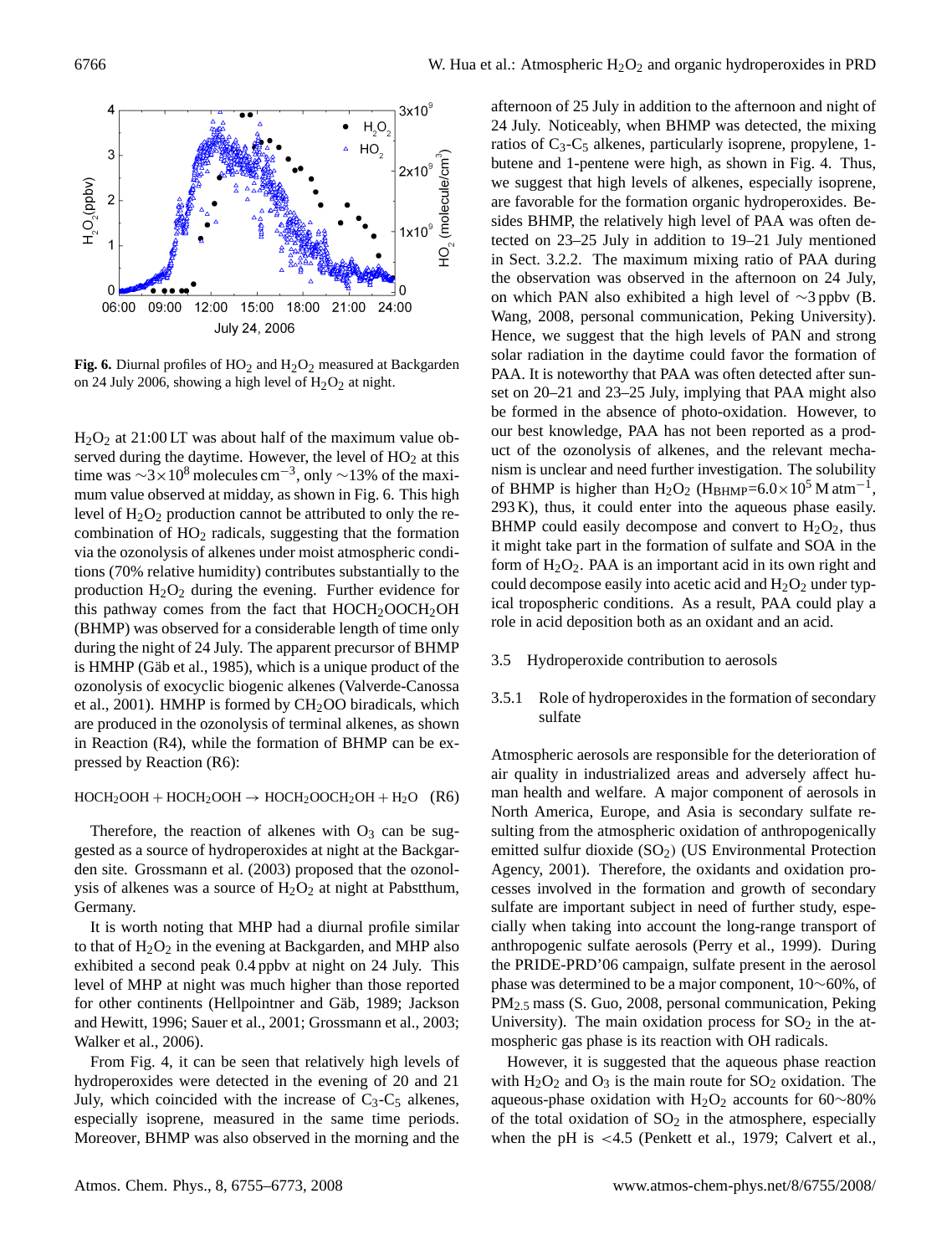1985). Organic hydroperoxides such as MHP, HMHP and PAA are also able to oxidize  $SO<sub>2</sub>$  (Lind et al., 1987; Zhou and Lee, 1992). At the pH range of atmospheric interest  $(pH=2-7)$  most of the S(IV) species is in the form of the bisulfite ion  $(HSO_3^-)$ . Reactions leading to the formation of sulfuric acid by hydroperoxides in the aqueous phase are as follows (Hoffmann and Edwards, 1975):

$$
SO_2 + H_2O \leftrightarrow HSO_3^- + H^+ \tag{R7}
$$

$$
HSO_3^- + H_2O_2 \rightarrow HSO_4^- + H_2O \tag{R8}
$$

$$
R_a = -d[S(IV)]/dt = k_8[H^+][H_2O_2][S(IV)] \ (Ms^{-1}) \ (1)
$$

$$
R'_a = 10^{-6}LR_a \quad \text{(mol (L of air)}^{-1} \text{ s}^{-1}\text{)}\tag{2}
$$

 $k_8$ =7.5 $\pm$ 1.6×10<sup>7</sup> M<sup>-1</sup> s<sup>-1</sup> at 298 K, (Seinfeld and Pandis, 1998), L is the liquid water content (g  $H_2O/m^3$  air).

While the total amount of dissolved S(IV) always exceeds that predicted by Henry's Law for  $SO_2$  alone, and is enhanced at high pH values, the reaction of  $H_2O_2$  with S(IV) is catalyzed by  $H^+$  ions and is faster at low pH. Therefore, the rate of  $S(IV)$  reaction with  $H_2O_2$  is practically independent of pH over the pH range of atmospheric interest (Schwartz et al., 1984). Similarly, the reaction of  $HSO_3^-$  with MHP is independent of pH. The oxidation of  $S(IV)$  to  $S(VI)$  by  $H_2O_2$ in the aqueous phase is so fast that it can deplete the limiting compound within 1 h at pH <4.5 (Kelly et al., 1985). Considering the rapid loss of  $H_2O_2$  into the aqueous phase due to its high Henry's Law coefficient, we propose that  $H_2O_2$  may contribute significantly to the formation of sulfate  $(SO_4^{2-})$  on droplets and aerosols covered by a water-soluble layer.

Evidence of  $SO_4^{2-}$  formation by H<sub>2</sub>O<sub>2</sub> oxidation was seen on 21 July, as shown in Fig. 7. Between 13:30 and 15:30 LT, the mixing ratio of  $NO<sub>x</sub>$ ,  $SO<sub>2</sub>$  and especially CO varied slightly, the wind speed remained constant at  $\sim$ 2 m s<sup>-1</sup> and the wind direction was southwesterly. Therefore, although it is well recognized that the sulfate can be transported to long distance (Perry et al., 1999), the transport might have a minor effect on the concentration of sulfate at the observation site during the above two-hour period. The high mixing ratio of  $H_2O_2$  lasted from midday to the afternoon, while  $SO_2$  displayed relatively low mixing ratios but increased slightly after midday. During the time period of 13:30–15:30 LT, the averaged and the maximum mixing ratios of  $SO<sub>2</sub>$  are 6.5 ppbv and 9.9 ppbv respectively, and these  $SO<sub>2</sub>$  levels could only result in 10∼20% loss of H<sub>2</sub>O<sub>2</sub> during collection; thus, it is reasonable to think that the  $SO<sub>2</sub>$  interference on measurement of  $H_2O_2$  was minor and the mixing ratios of  $H_2O_2$ detected could reflect the situation of the real atmosphere. Meanwhile, the concentration of sulfate in the aerosol phase increased at a rate of  $\sim$ 1.7×10<sup>-11</sup> mol m<sup>-3</sup> s<sup>-1</sup> between 13:30 and 15:30 LT. During this time, the relative humidity was ~50%, and we used  $8.0 \times 10^{-4}$  gH<sub>2</sub>O/m<sup>3</sup> air as a general estimate of liquid water content in the ground-level



**Fig. 7.** Diurnal profiles of  $H_2O_2$ , sulfate and  $SO_2$  on 21 July.

air mass. Considering the aerosols in PRD region was generally acidic (M.-Q. Huo, 2008, personal communication, Peking University), we estimate the pH of the aerosols to be 4∼5. On the basis of the average measured concentrations, with  $1.0 \times 10^7$  molecule cm<sup>-3</sup> for OH, 6.5 ppbv for  $SO_2$ , 2.8 ppbv for  $H_2O_2$  and 50 ppbv for  $O_3$ , the sulfate production rate is  $1.4 \times 10^{-12}$  mol m<sup>-3</sup> s<sup>-1</sup> in the aqueous phase (using Eq. (1) and (2)) and  $3.5 \times 10^{-12}$  mol m<sup>-3</sup> s<sup>-1</sup> in the gas phase, resulting in a combined sulfate production in both phases of  $\sim$ 4.9×10<sup>-12</sup> mol m<sup>-3</sup> s<sup>-1</sup>. This estimated sulfate production is much smaller than the measured value of  $1.7 \times 10^{-11}$  mol m<sup>-3</sup> s<sup>-1</sup>, which indicates that other processes are responsible for the missed source of sulfate. It is worth noting that the calculated production of sulfate mentioned above includes only the production in the gas phase and in the aqueous bulk of droplets. The heterogeneous chemistry on the surface of droplets and aerosols is potentially important (Li et al., 2006, 2007; Ammann and Pöschl, 2007; Pöschl et al., 2007; Chen et al., 2008), but it is not taken into account in the above estimation. Jayne et al. (1990) observed that the uptake of  $SO<sub>2</sub>$  into water droplets was faster than predicted on the basis of the known kinetics in bulk solution, and they suggested that a surface complex was formed between  $SO_2$  and  $H_2O$  at the interface. Vácha et al. (2004) suggested that the concentration of  $H_2O_2$  is increased in the interfacial region by ∼50% compared to the bulk. Chung et al. (2005) pointed out that salts containing ammonium ions were found to increase the solubility of  $H_2O_2$  by up to a factor of two compared to pure water. Hasson and Paulson (2003) found that the concentration of H<sub>2</sub>O<sub>2</sub> within aerosols was of the order of  $10^{-3}$  M, which is one order of magnitude higher than the expected concentration based on the solubility of  $H_2O_2$  in liquid water  $({\sim}1\times10^{-4}$  M). Moreover, Chen et al. (2008) recommended that the interfacial reaction should be taken into account in the generalized aqueous phase especially for a rapid reaction. Combining all these intriguing hints with our estimation, we suggest that the surface heterogeneous phase reaction, here,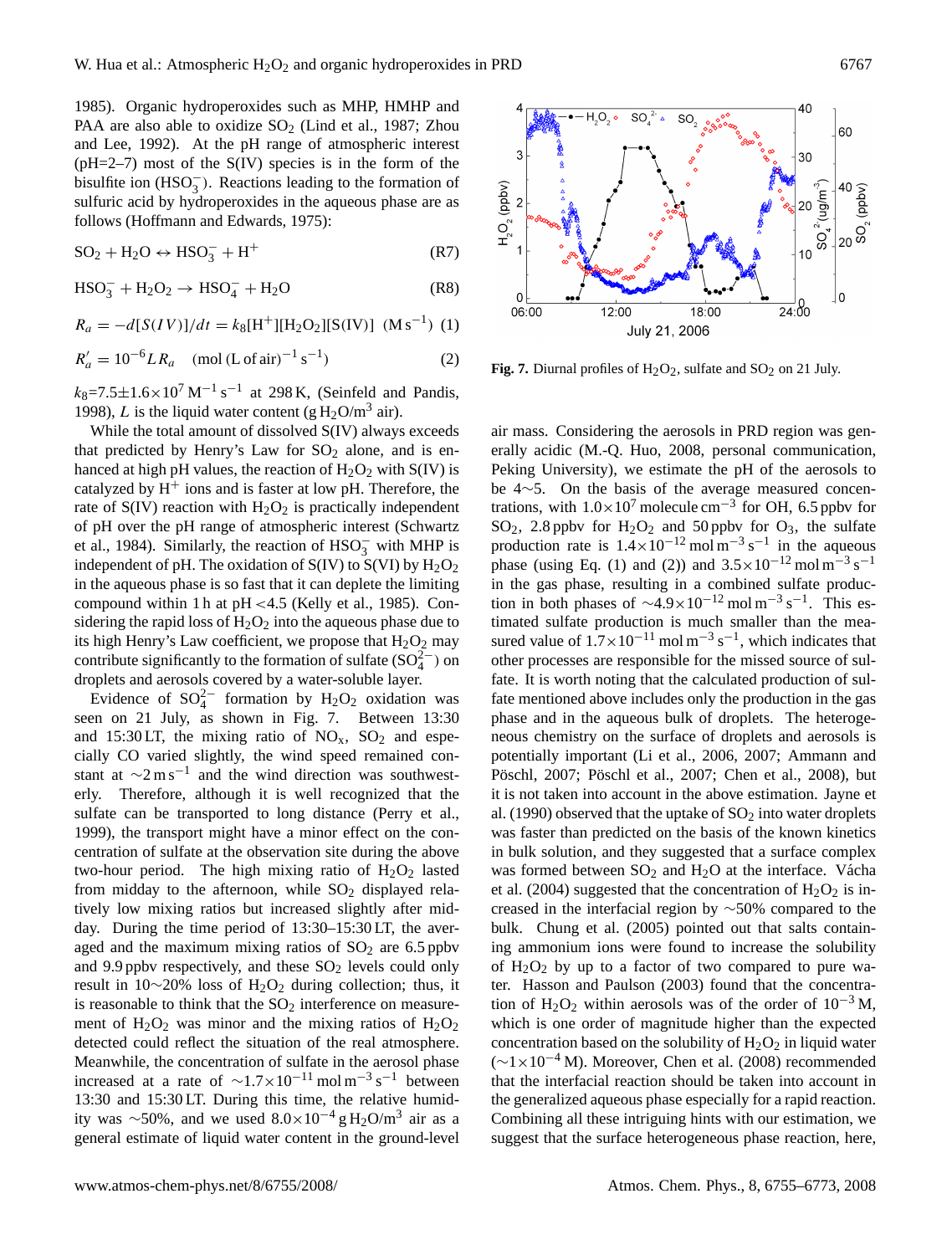

**Fig. 8.** Diurnal profiles of  $H_2O_2$  and WSOC measured on 24 and 25 July.

the heterogeneous reaction of  $SO_2$  with  $H_2O_2$  might make a substantial contribution to sulfate production. Clearly, the mechanism, kinetics parameters and yield of sulfate formation regarding the heterogeneous reactions need further investigation.

Recent studies have revealed that the enhanced acidity of the aerosol can catalyze particle-phase heterogeneous reactions of atmospheric organic carbonyl species (Jang et al., 2002, 2003; Iinuma et al., 2004). The reactions of  $SO<sub>2</sub>$  with hydroperoxides produce sulfate, and provide hydrogen ions continuously for heterogeneous reaction systems.

3.5.2 Contribution to the formation of secondary organic aerosol (SOA) in aerosols

SOA formed through oxidation of atmospheric VOC contributes to the global aerosol burden through both biogenic and anthropogenic precursors. The biogenic fraction of SOA contributes the most, with estimates varying between 8 Tg yr−<sup>1</sup> and 40 Tg yr−<sup>1</sup> (Penner et al., 2001). Recent laboratory studies have revealed that acid-catalyzed heterogeneous reaction of isoprene and its gas-phase oxidation product with hydrogen peroxide lead to the formation of SOA (Claeys et al., 2004b; Böge et al., 2006; Kroll et al., 2006). This new route may explain the formation of water-soluble organic compounds (WSOC), which include hydroxyl and/or carboxyl functional groups and represent a considerable fraction of the SOA (Saxena and Hildemann, 1996).

Some evidence from the PRIDE-PRD'06 study implies that a negative correlation might exist between the observed hydroperoxides and the concentration of WSOC. Fig. 8 shows the measured concentrations of  $H_2O_2$  and WSOC, and it can be seen that the diurnal variations of the two kinds of species are generally opposite.

It is generally accepted that the formation of SOA from biogenic hydrocarbons emitted by terrestrial vegetation is via gas-phase photochemical reactions followed by gasto-particle partitioning (Seinfeld and Pandis, 1998). In the atmosphere, hydroperoxides and WSOC are competitive in their formation reactions, involving the intermediates  $R_1R_2COO$  and  $HO_2$  radicals. Additionally, WSOC may be produced by acid-catalyzed heterogeneous oxidation with hydrogen peroxide as reported (Claeys et al., 2004b; Böge et al., 2006; Kroll et al., 2006), resulting in the consumption of hydrogen peroxide. Thus, a negative correlation of atmospheric hydrogen peroxide with aerosol-phase WSOC could be expected to some extent. Recently, the laboratory study revealed that the aqueous-phase ozonolysis of isoprene and its gas-phase oxidation product may serve as a potentially important route for the formation of oxidants, including  $H_2O_2$  (Chen et al., 2008). The field evidence indicated that the sampled particles are capable of generating  $H_2O_2$ in aqueous solution (Arellanes et al., 2006). Although it is difficult to distinguish quantitatively the contribution of gas-phase  $H_2O_2$  and  $H_2O_2$  generated in aqueous phase, our observations might provide some evidence that atmospheric  $H<sub>2</sub>O<sub>2</sub>$  potentially contributes to the formation of WSOC and a negative correlation might exist between the two kinds of species, as shown in Fig. 8. Combining this  $H_2O_2$ -WSOC negative correlation and the  $H_2O_2$ -sulfate negative correlation as shown in Fig. 7, the results of our field observations seem to imply that hydrogen peroxide and sulfuric acid potentially play a potential important role in the formation of WSOC through acid-catalyzed heterogeneous oxidation with hydrogen peroxide. In this study, we attempt to give a field evidence for the  $H_2O_2$ -WSOC relationship for the first time. Actually, our given evidence is still weak, and more field evidences should be provided in the future.

In addition to  $H_2O_2$ , organic hydroperoxides, especially HMHP and MHP, potentially play a role in the formation of WSOC. As mentioned above, HMHP can decompose to  $H_2O_2$  and formaldehyde in the aqueous phase (O'Sullivan et al., 1996; Chen et al., 2008), which can subsequently participate in the formation of WSOC in the form of  $H_2O_2$ . It has been shown that the concentrations of  $H_2O_2$  and MHP are similar in many parts of the atmosphere (Reeves and Penkett, 2003). Although the Henry's Law constant of MHP in pure water is much lower than that of  $H_2O_2$ , the role of MHP in the atmospheric aqueous phase may be much more important than that estimated by its Henry's Law constant in pure water. It is worth noting that formaldehyde was found in the aerosol at concentrations 1000-fold higher than the equilibrium concentration calculated only from its gasphase formaldehyde and aqueous aerosol (Klippel and Warneck, 1978). This unexpected partitioning may be because formaldehyde in the aqueous aerosol is complexed with some soluble species (Facchini et al., 1992). The Henry's Law constant of formaldehyde obtained in this case is usually called its effective Henry's Law constant. However, to our knowledge, a similar study for enhanced solubility of MHP in the aqueous phase has not been reported. Considering the potential importance of MHP in the aqueous-phase reaction, its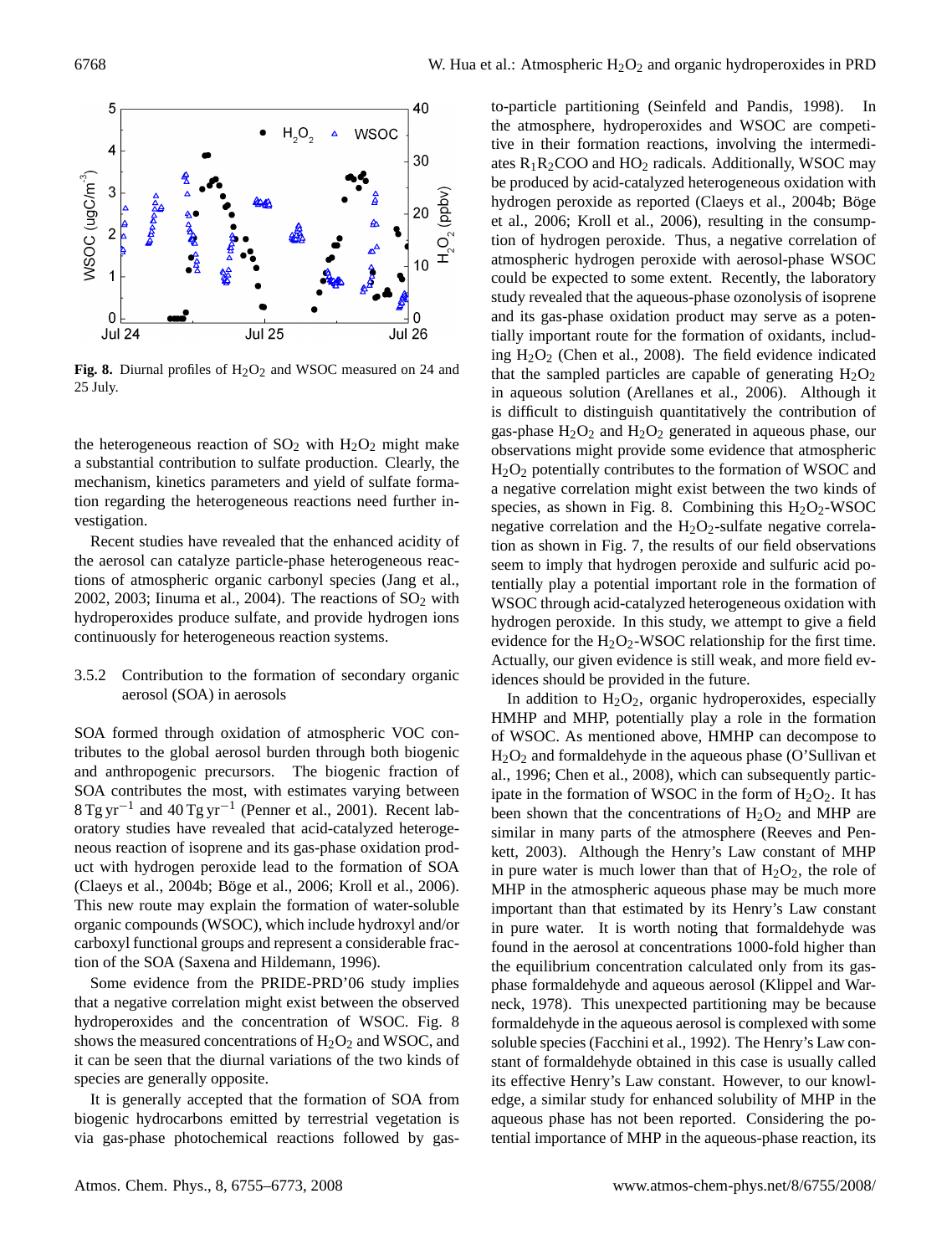effective Henry's Law constant in solutions regarding real atmospheric conditions needs further study.

In summary, hydroperoxides play an important role substantially in the formation of secondary sulfate and potentially in the formation of organic aerosols. First, hydroperoxides oxidize  $SO<sub>2</sub>$  into sulfate aerosols and simultaneously produce hydrogen ions. Second, with the increase of hydrogen ions derived from the above reaction, hydroperoxides will effectively oxidize organic compounds into WSOC by acid-catalyzed heterogeneous reactions. Third, the formation of WSOC will increase the hygroscopicity of aerosols, which in turn results in an increase of  $SO<sub>2</sub>$  oxidation by increasing the aqueous phase. Therefore, hydroperoxides serve as an important link between sulfate and organic aerosols. Such a link needs further study and should be considered in current atmospheric models.

### **4 Conclusions**

Atmospheric  $H_2O_2$  and organic hydroperoxides were measured for 13 days during the PRIDE-PRD'06 campaign at Backgarden, a rural site located ∼60 km northwest of Guangzhou.  $H_2O_2$  and MHP were the dominant hydroperoxides present in the air with a maximum mixing ratio of 4.6 ppbv for  $H_2O_2$  and 0.8 ppbv for MHP. BHMP, PAA, HMHP, 1-HEHP and EHP were detected occasionally.  $H_2O_2$ exhibited the maximum mixing ratio mainly between 12:00 and 18:00 LT on sunny days and low values at night and in the morning. Sometimes a second peak was observed during the evening (20:00–02:00 LT), which might be produced by the ozonolysis of alkenes. The diurnal variation of MHP was generally consistent with that of  $H_2O_2$  but less pronounced. The estimation for the  $H_2O_2$  formation rate from  $HO_2$  recombination indicates that in the morning most of the  $H_2O_2$ was formed through local photochemical activity, and vertical mixing might be a source. It was noteworthy that high levels of hydroperoxides were found in polluted air with a high mixing ratio of VOC and CO. The high level of  $HO<sub>2</sub>$ radicals and the low level of NO detected simultaneously in this region in the day may effectively support the production of hydroperoxides. High concentrations of  $H_2O_2$  and MHP were detected in samples of rain collected during a shower when a strong typhoon passed through the observation site. The estimation using the Henry's Law indicates that a considerably high mixing ratio of MHP resided above the boundary layer and might further influence the redistribution of  $HO_x$  and  $RO_x$  radicals in the PRD region. Evidence was found that hydroperoxides, in particular  $H_2O_2$ , contributed considerably to the formation of aerosol-phase sulfate via the aqueous-phase oxidation, and heterogeneous reactions may contribute substantially to the concentration of sulfate measured at the site. Furthermore, the results seem to imply that hydroperoxides may contribute potentially to the formation of WSOC, as indicated by the fact that their diurnal variations exhibited a negative correlation. This possibly provides evidence gathered in the field to support the importance of hydroperoxides in the formation of SOA found in laboratory studies. We suggest that hydroperoxides serve as an important link between sulfate and organic aerosols. This link needs further study and should be considered in current atmospheric models.

*Acknowledgements.* The authors gratefully thank the National Natural Science Foundation of China (grants 20677002 and 20107001), and the Project of Development Plan of the State Key Fundamental Research of MOST of China (grant 2002CB410801), for their financial support. The authors would like to thank F. Yang, S. Guo, and X. Li for their  $O_3$ ,  $SO_2$ , CO and  $PM_{2.5}$  measurements and data support (Peking University); H. Su for gas-phase HNO<sub>3</sub> measurement (Peking University); B. Wang for PAN measurement (Peking University); S.-J. Fan for meteorological data (Sun yet-sen University); and C.-H. Lai for VOC measurement (Research Center of Environment Changes, Academia Sinica, Taiwan).

Edited by: L. Carpenter

#### **References**

Ammann, M. and Pöschl, U.: Kinetic model framework for aerosol and cloud surface chemistry and gas-particle interactions – Part 2: exemplary practical applications and numerical simulations, Atmos. Chem. Phys., 7, 6025–6045, 2007,

[http://www.atmos-chem-phys.net/7/6025/2007/.](http://www.atmos-chem-phys.net/7/6025/2007/)

- Andreae, M. O. and Crutzen, P. J.: Atmospheric aerosols: biogeochemical sources and role in atmospheric chemistry, Science, 276, 1052–1058, 1997.
- Arellanes, C., Paulson, S. E., Fine, P. M., and Sioutas, C.: Exceeding of Henry's law by hydrogen peroxide associated with urban aerosols, Environ. Sci. Technol., 40, 4859–4866, 2006.
- Atkinson, R. and Aschmann, S. M.: OH production from the gasphase reactions of  $O_3$  with a series of alkenes under atmospheric conditions, Environ. Sci. Technol., 27(7), 1357–1363, 1993.
- Atkinson, R.: Gas-phase tropospheric chemistry of organic compounds, J. Phys. Chem. Ref., Data, Monogr., 2, 1–216, 1994.
- Becker, K. -H., Bechara, J., and Brockmann, K. J.: Studies on the formation of  $H_2O_2$  in the ozonolysis of alkenes, Atmos. Environ., Part A, 27, 57–61, 1993.
- Becker, K. -H., Brockmann, K. J., and Bechara, J.: Production of hydrogen peroxide in forest air by reaction of ozone with terpenes, Nature, 346, 256–258, 1990.
- Böge, O., Miao, Y., Plewka, A., and Herrmann, H.: Formation of secondary organic particulate phase compounds from isoprene gas-phase oxidation products: an aerosol chamber and field study, Atmos. Environ., 40, 2501–2509, 2006.
- Buffalini, J. J., Gay, B. W., and Brubaker, K. L.: Hydrogen peroxide formation from formaldehyde photooxidation and its presence in urban atmospheres, Environ. Sci. Technol., 6, 616–622, 1972.
- Calvert, J. G., Lazrus, A. L., Kok, G. L., Heikes, B. G., Welega, J. G., Lind, J., and Cantrell, C. A.: Chemical mechanism of acid generation in the troposphere, Nature, 317, 27–35, 1985.
- Chen, Z. M., Wang, H. L., Zhu, L. H., Wang, C. X., Jie, C. Y., and Hua, W.: Aqueous-phase ozonolysis of methacrolein and methyl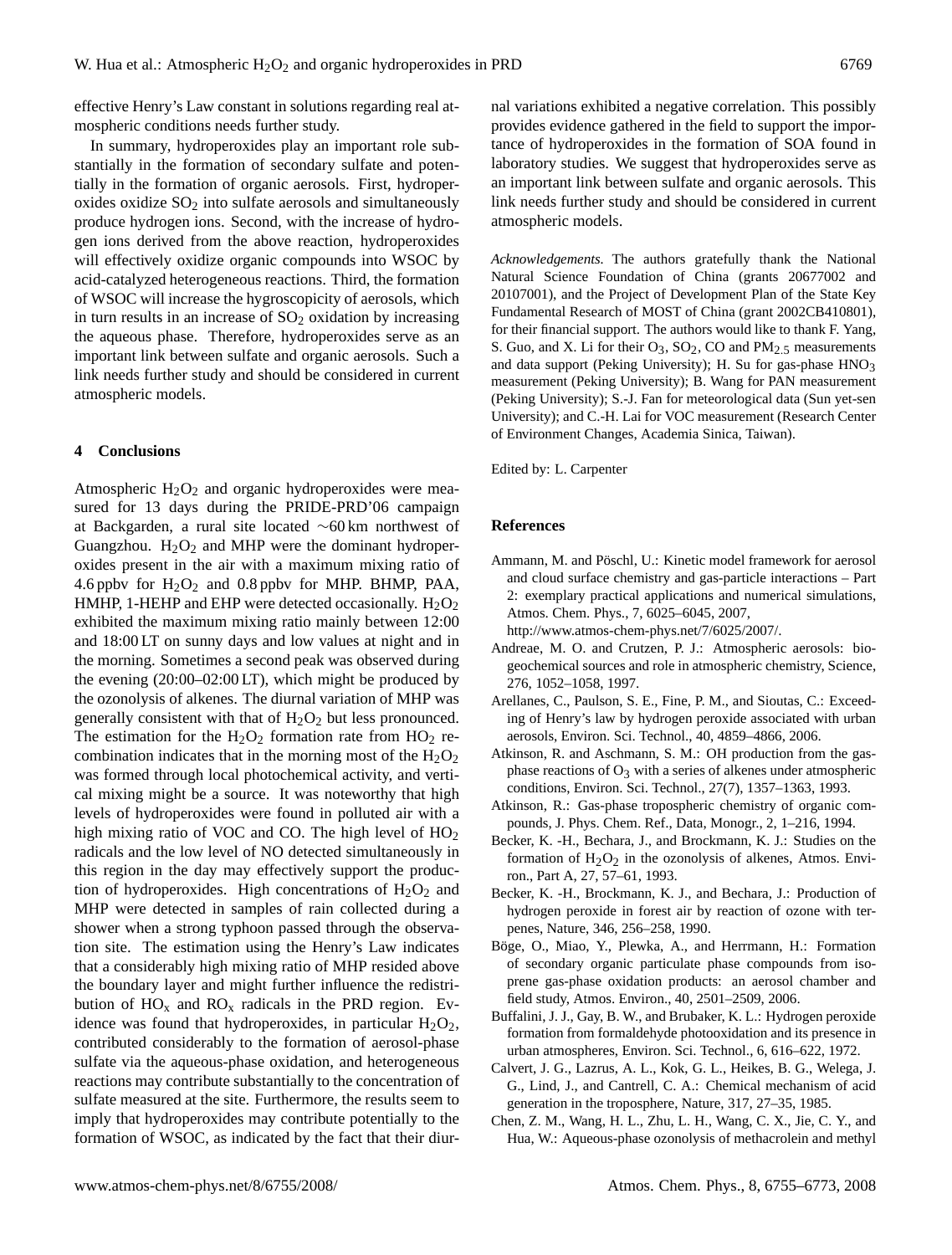vinyl ketone: a potentially important source of atmospheric aqueous oxidants, Atmos. Chem. Phys., 8, 2255–2265, 2008, [http://www.atmos-chem-phys.net/8/2255/2008/.](http://www.atmos-chem-phys.net/8/2255/2008/)

- Chin, M., Jacob, D. J., Munger, J. W., Parrish, D. D., and Doddridge, B. G.: Relationship of ozone and carbon monoxide over North America, J. Geophys. Res., 99, 14 565–14 573, 1994.
- Chung, M. Y., Muthana, S., Paluyo, R. N., and Hasson, A. S.: Measurements of effective Henry's law constants for hydrogen peroxide in concentrated salt solutions, 39, 2981–2989, 2005.
- Claeys, M., Graham, B., Vas, G., Wang, W., Vermeylen, R., Pashynska, V., Cafmeyer, J., Guyon, P., Andreae, M.O., Artaxo, P., and Maenhaut, W.: Formation of secondary organic aerosols through photooxidation of isoprene, Science, 303, 1173–1176, 2004a.
- Claeys, M., Wang, W., Ion, A. C., Kourtchev, I., Gelencsér, A., and Maenhaut, W.: Formation of secondary organic aerosols from isoprene and its gas-phase oxidation products through reaction with hydrogen peroxide, Atmos. Environ., 38, 4093–4098, 2004b.
- Cohan, D. S., Schultz, M. G., Jacob, D. J., Heikes, B. G., and Blake, D. R.: Convective injection and photochemical decay of peroxides in the upper troposphere: methyl iodide as a tracer of marine convection, J. Geophys. Res., 104(D5), 5717–5724, 1999.
- Das, M. and Aneja, V. P.: Measurements and analysis of concentrations of gaseous hydrogen peroxide and related species in the rural central Piedmont region of North Carolina, Atmos. Environ., 28, 2473–2483, 1994.
- Facchini, M. C., Fuzzi, S., Lind, J. A., Fierlingeroberlinninger, H., Kalina, M., Puxbaum, H., Winiwarter, W., Arends, B. G., Wobrock, W., Jaeschke, W., Berner, A., and Kruisz, C.: Phase-partitioning and chemical-reactions of lowmolecularweight organic-compounds in fog, Tellus, 44, 533–544, 1992.
- Fels, M. and Junkermann, W.: The occurrence of organic peroxides in air at a mountain site, Geophys. Res. Lett., 21, 341–344, 1994.
- Finlayson-Pitts, B. J. and Pitts, J. N.: Atmospheric Chemistry: Fundamentals and Experimental Techniques, Wiley Interscience, John Wiley and Sons, New York, 1986.
- François, S., Sowka, I., Monod, A., Temime-Roussel, B., Laugier, J. M., and Wortham, H.: Development of an online analyzer of atmospheric  $H_2O_2$  and several organic hydroperoxides for field campaigns, Atmos. Res., 74, 525–545, 2005.
- Fung, C. S., Misra, P. K., Bloxam, R., and Wong, S.: A numerical experiment on the relative importance of  $H_2O_2$  and  $O_3$  in aqueous conversion of SO<sub>2</sub> to SO<sub>4</sub><sup>2</sup><sup>-</sup>, Atmos. Environ., 25A(2), 411–423, 1991.
- Gäb, S., Hellpointner, E., Turner, W. V., and Korte, F.: Hydroxymethyl hydroperoxide and bis(hydroxymethyl) peroxide from gas-phase ozonolysis of naturally occurring alkenes, Nature, 316, 535–536, 1985.
- Gäb, S., Turner, W. V., Wolff, S., Becker, K. H., Ruppert, L., and Brockmann, K. J.: Formation of alkyl and hydroxyalkyl hydroperoxides in ozonolysis in water and in air, Atmos. Environ., 29, 2401–2407, 1995.
- Grossmann, D., Moortgat, G. K., Kibler, M., Kibler, M., Schlomski, S., Bachmann, K., Alicke, B., Geyer, A., Platt, U., Hammer, M. U., Vogel, B., Mihelcic, D., Hofzumahaus, A., Holland, F., and Volz-Thomas, A.: Hydrogen peroxide, organic peroxides, carbonyl compounds, and organic acids measured at Pabstthum during BERLIOZ, J. Geophys. Res., 108(D4), 8250, doi:10.1029/2001JD001096, 2003.
- Gunz, D. W. and Hoffmann, M. R.: Atmospheric chemistry of peroxides: a review, Atmos. Environ., 24, 1601–1633, 1990.
- Hasson, A. S. and Paulson, S. E.: An investigation of the relationship between gas-phase and aerosol-borne hydroperoxides in urban air, J. Aerosol. Sci., 34, 459–468, 2003.
- Hatakeyama, S. and Akimoto, H.: Reactions of criegee intermediates in the gas phase, Res. Chem. Intermed., 20, 503–524, 1994.
- Heikes, B. G., Lee, M., Bradshaw, J., Sandholm, S., Davis, D. D., Chameides, W., Rodriguez, H., Liu, S., and McKeen, S.: Hydrogen peroxide and methyl hydroperoxide distributions over the North Pacific in the fall of 1991, J. Geophys. Res., 101, 1891– 1905, 1996.
- Hellpointner, E. and Gäb, S.: Detection of methyl, hydroxymethyl and hydroxyethyl hydroperoxides in air and precipitation, Nature, 337, 631–634, 1989.
- Hewitt, C. N. and Kok, G. L.: Formation and occurrence of organic hydroperoxides in the troposphere: Laboratory and field observations, J. Atmos. Chem., 12, 181–194, 1991.
- Hoffmann, M. R. and Edwards, J. O.: Kinetics of oxidation of sulfite by hydrogen-peroxide in acidic solution, J. Phys. Chem., 79, 2096–2098, 1975.
- Holland, F., Hofzumahaus, A., Schaefer, J., Kraus, A., and Paetz, H. -W.: Measurements of OH and  $HO<sub>2</sub>$  radical concentrations and photolysis frequencies during BERLIOZ, J. Geophys. Res., 108(D4), 8246, doi:10.1029/2001JD001393, 2003.
- Horie, O., Neeb, P., Limbach, S., and Moortgat, G. K.: Formation of formic acid and organic peroxides in the ozonolysis of ethene with added water vapour, Geophys. Res. Lett., 21, 1523–1526, 1994.
- Iinuma, Y., Böge, O., Gnauk, T., and Herrmann, H.: Aerosolchamber study of the  $\alpha$ -pinene/O<sub>3</sub> reaction: influence of particle acidity on aerosol yields and products, Atmos. Environ., 38, 761–773, 2004.
- Jackson, A. V. and Hewitt, C. N.: Hydrogen peroxide and organic hydroperoxide mixing ratios in air in a eucalyptus forest in central Portugal, Atmos. Environ., 30, 819–830, 1996.
- Jacob, D. J., Heikes, B. G., Fan, S. -M., Logan, J. A., Mauzerall, D. L., Bradshaw, J. D., Singh, H. B., Gregory, G. L., Talbot, R. W., Blake, D. R., and Sachse, G. W.: The origin of ozone and  $NO<sub>x</sub>$ in the tropical troposphere: A photochemical analysis of aircraft observations over the south Atlantic basin, J. Geophys. Res., 101, 24 235–24 250, 1996.
- Jacob, P., Tavares, T. M., Rocha, V. C., and Klockow, D.: Atmospheric  $H_2O_2$  field-measurements in a tropical environment-Bahia, Brazil, Atmos. Environ., 124A, 377–382, 1990.
- Jaegle, L., Jacob, D. J., Wennberg, P. O., Spivakovsky, C. M., ´ Hanisco, T. F., Lanzendorf, E. J., Hintsa, E. J., Fahey, D. W., Keim, E. R., Proffitt, M. H., Atlas, E. L., Flocke, F., Schauffler, S., McElroy, C. T., Midwinter, C., Pfister, L., and Wilson, J. C.: Observed OH and  $HO<sub>2</sub>$  in the upper troposphere suggest a major source from convective injection of peroxides, 24, 3181–3184, 1997.
- Jang, M. S., Carroll, B., Chandramouli, B., and Kamens, R. M.: Particle growth by acid-catalyzed heterogeneous reactions of organic carbonyls on preexisting aerosols, Environ. Sci. Technol., 37, 3828–3837, 2003.
- Jang, M. S., Czoschke, N. M., Lee, S., and Kamens, R. M.: Heterogeneous atmospheric aerosol production by acid-catalyzed particle-phase reactions, Science, 298, 814–817, 2002.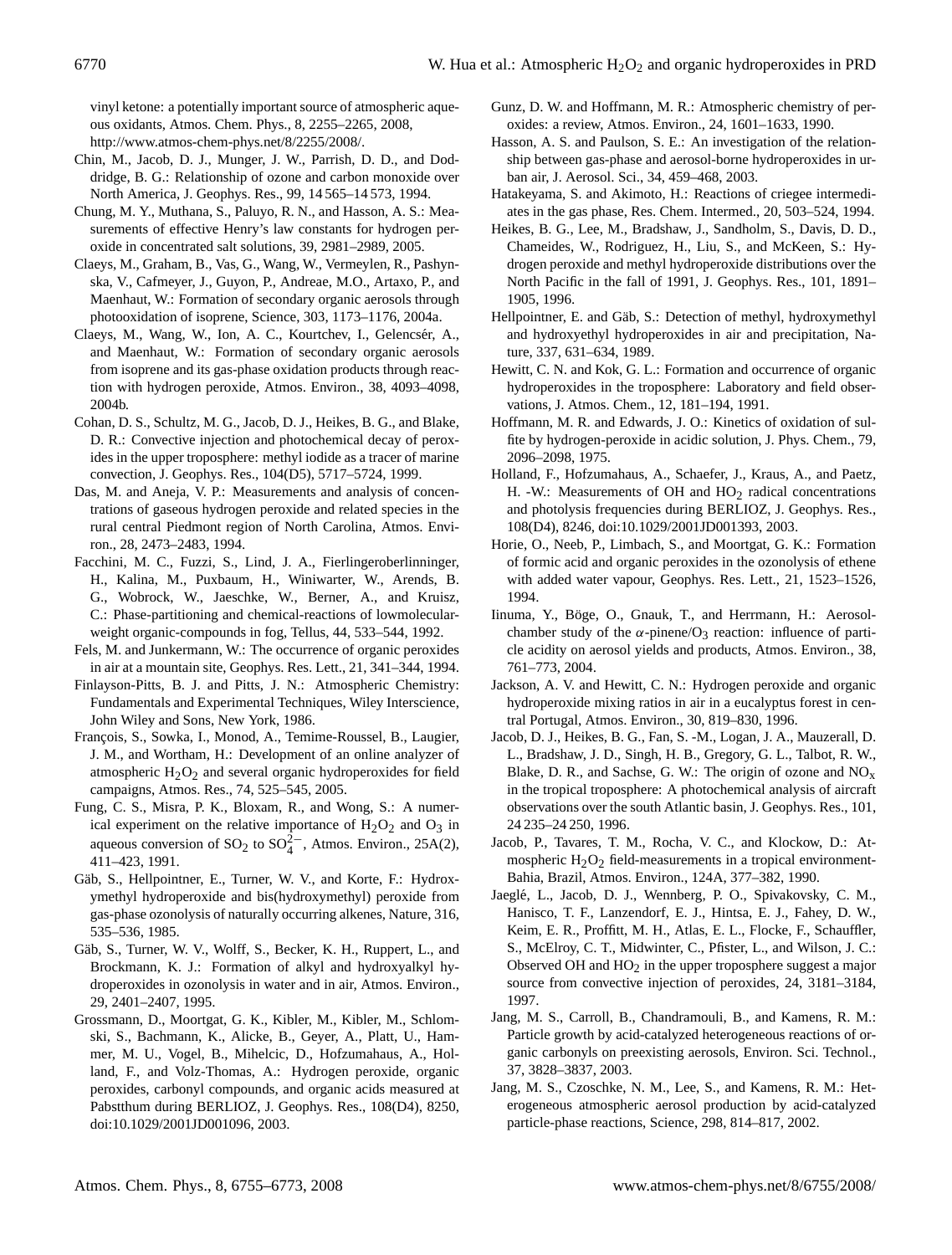- Jayne, J. T. and Davidovits, P.: Uptake of  $SO<sub>2</sub>(g)$  by aqueous surfaces as a function of pH: the effect of chemical reaction at the interface, J. Phys. Chem., 94, 6041–6048, 1990.
- Johnson, R. M. and Siddiqi, I. W.: The determination of organic peroxides, Pergamon, New York, 119 pp., 1970.
- Kelly, T. J., Daum, P. H., and Schwartz, S. E.: Measurements of peroxides in cloudwater and rain, J. Geophys. Res., 90, 7861– 7871, 1985.
- Kim, Y. M., Lee, M., Chang, W., Lee, G., Kim, K. R., and Kato, S.: Atmospheric peroxides over the North Pacific during IOC 2002 shipboard experiment, Chemosphere, 69, 1638–1646, 2007.
- Klippel, W. and Warneck, P.: Formaldehyde in rain water and on atmospheric aerosol, Geophys. Res. Lett., 5, 177–179, 1978.
- Kok, G. L., McLaren, S. E., and Staffelbach, T. A.: HPLC determination of atmospheric organic hydroperoxides, J. Atmos. Ocean. Tech., 12, 282–289, 1995.
- Kroll, J. H., Ng, N. L., Murphy, S. M., Flagan, R. C., and Seinfeld, J. H.: Secondary organic aerosol formation from isoprene photooxidation, Environ. Sci. Technol., 40, 1869–1877, 2006.
- Kurth, H.-H., Gäb, S., Turner, W. V., and Kettrup, A.: A highperformance liquid chromatography system with an immobilized enzyme reactor for detection of hydrophilic organic peroxides, Anal. Chem., 63, 2586–2589, 1991.
- Lazrus, A. L., Kok, G. L., Lind, J. A., Gitlin, S. N., Heikes, B. G., and Shetter, R. E.: Automated fluorimetric method for hydrogen peroxide in air, Anal. Chem., 58, 594–597, 1986.
- Lee, J. H., Leahy, D. F., Tang, I. N., and Newman, L.: Measurement and speciation of gas phase peroxides in the atmosphere, J. Geophys. Res., 98, 5122–5130, 1993.
- Lee, M., Heikes, B. G., and Jacob, D. J.: Enhancements of hydroperoxides and formaldehyde in biomass burning impacted air and their effect on atmospheric oxidant cycles, J. Geophys. Res., 103(D11), 13 201–13 212, 1998.
- Lee, M., Heikes, B. G., and O'Sullivan, D.: Hydrogen peroxide and organic hydroperoxide in the troposphere: A review, Atmos. Environ., 34, 3475–3494, 2000.
- Lee, M., Kim, J.-A., Kim, Y.-M., and Lee, G.: Characteristics of atmospheric hydrogen peroxide variations in Seoul megacity during 2002–2004, Sci. Total. Environ., 393, 299–308, 2008.
- Lee, M., Noone, B. C., O'Sullivan, D., and Heikes, B. G.: Method for the collection and HPLC analysis of hydrogen peroxide and  $C_1$  and  $C_2$  hydroperoxides in the atmosphere, J. Atmos. Ocean. Technol., 12, 1060–1070, 1995.
- Li, G. Y., Tang, X. L., BI, X. H., Yi, F., Sheng, G. Y., and Fu, J. M.: Composition and mutagenicity of particle sized fraction from urban particulate matter in Guangzhou City, Acta Scientiae Circumstantiae, 25(3), 319–323, 2005.
- Li, L., Chen, Z. M., Zhang, Y. H., Zhu, T., Li, J. L., and Ding, J.: Kinetics and mechanism of heterogeneous oxidation of sulfur dioxide by ozone on surface of calcium carbonate, Atmos. Chem. Phys., 6, 2453–2464, 2006,

[http://www.atmos-chem-phys.net/6/2453/2006/.](http://www.atmos-chem-phys.net/6/2453/2006/)

- Li, L., Chen, Z. M., Zhang, Y. H., Zhu, T., Li, S., Li, H. J., Zhu, L. H., and Xu, B. Y.: Heterogeneous oxidation of sulfur dioxide by ozone on the surface of sodium chloride and its mixtures with other components, J. Geophys. Res., 112, D18301, doi:10.1029/2006JD008207, 2007.
- Li, S., Chen, Z. M., and Shi, F.: Determination of Henry's Law constant for methyl hydroperoxide by long path FTIR, Prog. Nat.

Sci., 14(8), 31–35, 2004.

- Li, Y. S., Campana, M., Reimann, S., Schaub, D., Stemmler, K., Staehelin, J., and Peter, T.: Hydrocarbon concentrations at the Alpine mountain sites Jungfraujoch and Arosa, Atmos. Environ., 39, 1113–1127, 2005.
- Lightfoot, P. D., Cox, R. A., Crowley, J. N., Destriau, M., Hayman, G.. D., Jenkin, M. E., Moortgat, G. K., and Zabel, F.: Organic peroxy radicals: kinetics, spectroscopy and tropospheric chemistry, Atmos. Environ., 26(10), 1805–1961, 1992.
- Lind, J. A. and Kok, G. L.: Correction to 'Henry's Law determination for aqueous solutions of hydrogen peroxide, methyl hydroperoxide and peroxyacetic acid', J. Geophys. Res., 99, 21 119–21 119, 1994.
- Lind, J. A. and Kok, G. L.: Henry's Law determination for aqueous solutions of hydrogen peroxide, methyl hydroperoxide and peroxyacetic acid, J. Geophys. Res., 91, 7889–7895, 1986.
- Lind, J. A., Lazrus, A. L., and Kok, G. L.: Aqueous phase oxidation of sulfur (IV) by hydrogen peroxide and methyl hydroperoxide and peroxyacetic acid, J. Geophys. Res., 92, 4171–4177, 1987.
- Lohmann, U. and Feichter, J.: Global indirect aerosol effects: a review, Atmos. Chem. Phys., 5, 715–737, 2005,
- Madronich, S. and Calvert, J. G.: Permutation reactions of organic peroxy radicals in the troposphere, J. Geophys. Res., 95(D5), 5697–5715, 1990.
- Mair, R. D. and Hall, R. T.: Determination of organic peroxides by physical, chemical, and colorimetric methods, Organic Peroxides Vol. 2, edited by: Swern, D., Wiley-lnterscience, 535–635, 1970.
- Mari, C., Jacob, D. J., and Bechthold, P.: Transport and scavenging of soluble gases in a deep convective cloud, J. Geophys. Res., 105(D17), 22 255–22 267, 2000.
- Miyazaki, Y., Kondo, Y., Takegawa, N., Komazaki, Y., Fukuda, M., Kawamura, K., Mochida, M., Okuzawa, K., and Weber, R. J.: Time-resolved measurements of water-soluble organic carbon in Tokyo, J. Geophys. Res., 111, D23206, doi:10.1029/2006JD007125, 2006.
- Moortgat, G. K., Grossmann, D., Boddenberg, A., Dallmann, G., Ligon, A. P., Turner, W. V., Gäb, S., Slemr, F., Wieprecht, W., Acker, K., Kibler, M., Schlomski, S., and Bächmann, K.: Hydrogen peroxide, organic peroxide and carbonyl compounds determined during the BERLIOZ Campaign, J. Atmos. Chem., 42, 443–463, 2002.
- Morgan, R. B. and Jackson, A. V.: Measurements of gas-phase hydrogen peroxide and methyl hydroperoxide in the coastal environment during the PARFORCE project, J. Geophys. Res.- Atmos., 107, 8109, doi:10.1029/2000JD000257, 2002.
- Neeb, P., Sauer, F., Horie, O., and Moortgat, G. K.: Formation of hydroxymethyl hydroperoxide and formic acid in alkene ozonolysis in the presence of water vapour, Atmos. Environ., 31, 1417– 1423, 1997.
- Novakov, T. and Penner, J. E.: Large contribution of organic aerosols to cloud-condensation-nuclei concentrations, Nature, 365, 823–826, 1993.
- O'Sullivan, D. W., Heikes, B. G., Lee, M., Chang, C., Gregory, G., Blake, D., and Sachase, G.: The distribution of hydrogen peroxide and methyl hydroperoxide in the Pacific and South Atlantic, J. Geophys. Res., 104, 5635–5646, 1999.
- O'Sullivan, D. W., Lee, M. Y., Noone, B. C., and Heikes, B. G.: Henry's law constant determinations for hydrogen peroxide, methyl hydroperoxide, hydroxymethyl hydroperoxide, ethyl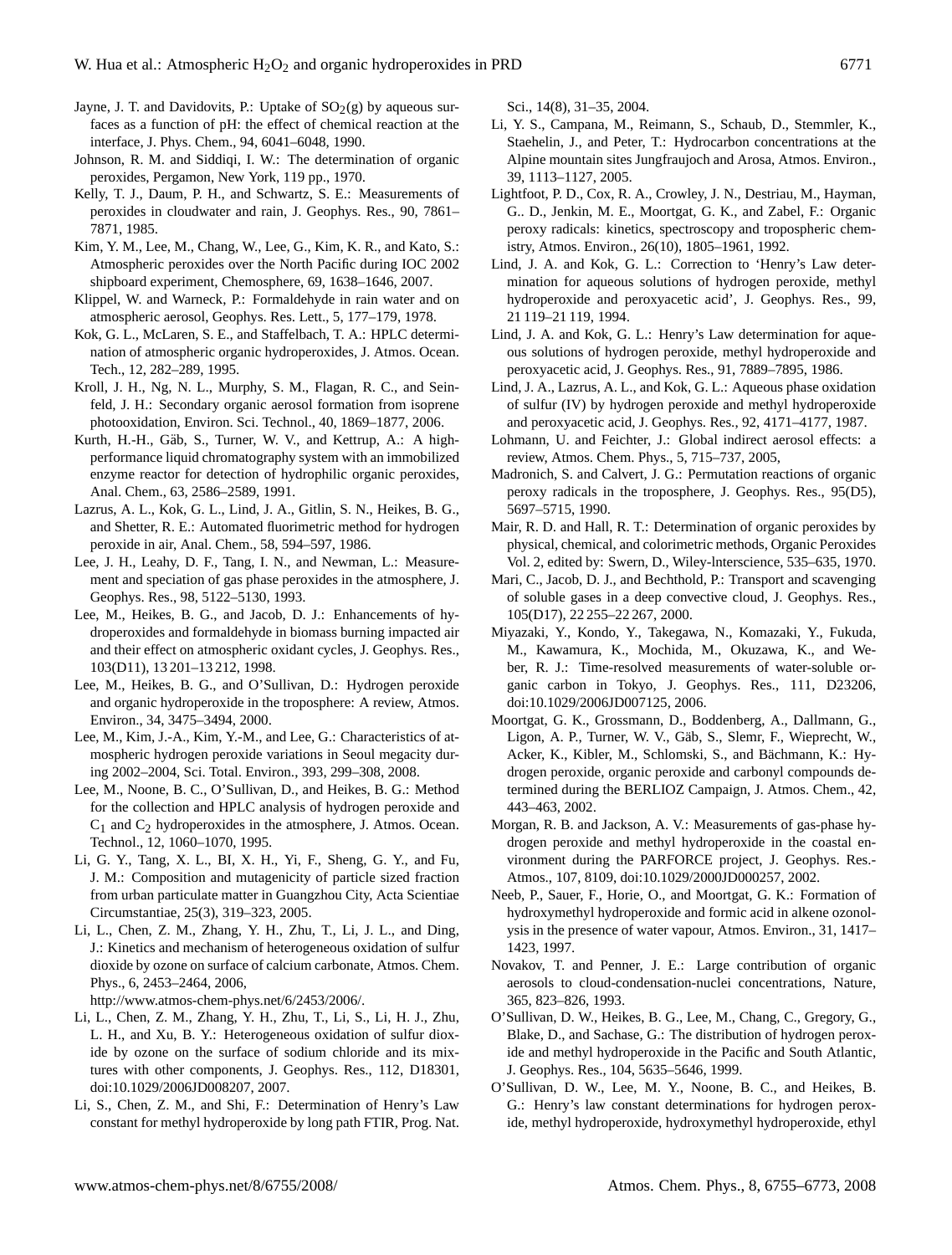hydroperoxide, and peroxyacetic acid, J. Phys. Chem., 100(8), 3241–3247, 1996.

- Paulson, S. E. and Orlando, J. J.: The reactions of ozone with alkenes: An important source of HOx in the boundary layer, Geophys. Res. Lett., 23, 3727–3730, 1996.
- Pena, R. M., Garcia, S., Herrero, C., and Lucas, T.: Measurements and analysis of hydrogen peroxide rainwater levels in a Northwest region of Spain, Atmos. Environ., 35, 209–219, 2001.
- Penkett, S. A., Jones, B. M. R., Brice, K. A., and Eggleton, A. E. J.: The importance of atmospheric ozone and hydrogen peroxide in oxidising sulphur dioxide in cloud and rainwater, Atmos. Environ., 13, 123–137, 1979.
- Penner, J. E., Andreae, M., Annegarn, H., Barrie, L., Feichter, J., Hegg, D., Jayaraman, A., Leaitch, R., Murphy, D., Nganga, J., and Pitari, G.: Climate Change 2001: the Scientific Basis. Contribution of Working Group I to the Third Assessment Report of the Intergovernmental Panel on Climate Change, Cambridge University Press, 289–348, 2001.
- Perry, K. D., Cahill, T. A., Schnell, R. C., and Harris, J. M.: Long-Range Transport of Anthropogenic Aerosols to the National Oceanic and Atmospheric Administration Baseline Station at Mauna Loa Observatory, Hawaii, J. Geophys. Res., 104(D15), 18 521–18 535, 1999.
- Pöschl, U., Rudich, Y., and Ammann, M.: Kinetic model framework for aerosol and cloud surface chemistry and gas-particle interactions – Part 1: General equations, parameters, and terminology, Atmos. Chem. Phys., 7, 5989–6023, 2007,

[http://www.atmos-chem-phys.net/7/5989/2007/.](http://www.atmos-chem-phys.net/7/5989/2007/)

- Ravetta, F., Jacob, D. J., Brune, W. H., Heikes, B. G., Anderson, B. E., Blake, D. R., Gregory, G. L., Sachse, G. W., Sandholm, S. T., Shetter, R. E., Singh, H. B., and Talbot, R. W.: Experimental evidence for the importance of convected methylhydroperoxide as a source of hydrogen oxide  $(HO_x)$  radicals in the tropical upper troposphere, J. Geophys. Res., 106(D23), 32 709–32 716, 2001.
- Ravishankara, A. R.: Heterogeneous and Multiphase Chemistry in the Troposphere, Science, 276, 1058–1065, doi:10.1126/science. 276.5315.1058, 1997.
- Reeves, C. E. and Penkett, S. A.: Measurements of peroxides and what they tell us, Chem. Rev., 103, 5199–5218, 2003.
- Rieche, A. and Hitz, F.: Uber monomethyl-hydroperoxide, Ber. Dtsch. Chem. Ges., 62, 2458–2472, 1929.
- Rieche, A. and Meister: Uber peroxyde des formaldehyde: oxymethylhydroperoxyd, Ber. Dtsch. Chem. Ges., 68, 1468– 1472, 1935.
- Sander, S. P., Friedl, R. R., Ravishankara, A. R., Golden, D. M., Kolb, C. E., Kurylo, M. J., Huie, R. E., Orkin, V. L., Molina, M. J., Moortgat, G. K., and Finlayson-Pitts, B. J.: Chemical Kinetics and Photochemical Data for Use in Atmospheric Studies, JPL Publication 02–25, Evaluation No. 14, 5–35, 2003.
- Sauer, F., Beck, J., Schustera, G., and Moortgat, G. K.: Hydrogen peroxide, organic peroxides and organic acids in a forested area during FIELDVOC'94, Chemosphere, Global Change Sci., 3, 309–326, 2001.
- Sauer, F., Limbach, S., and Moortgat, G. K.: Measurements of hydrogen peroxide and individual organic peroxides in the marine troposphere, Atmos. Environ., 31, 1173–1184, 1997.
- Sauer, F., Schäfer, C., Neeb, P., Horie, O., and Moortgat, G. K.: Formation of hydrogen peroxide in the ozonolysis of simple alkenes under humid conditions, Atmos. Environ., 33, 229–241, 1999.
- Sauer, F., Schuster, G., Schäfer, C., and Moortgat, G. K.: Determination of  $H_2O_2$  and organic peroxides in cloud- and rain-water on the Kleiner Feldberg during FELDEX, Geophys. Res. Lett., 23, 2605–2608, 1996.
- Saxena, P. and Hildemann, L.M.: Water-soluble organics in atmospheric particles: a critical review of the literature and application of thermodynamics to identify candidate compounds, J. Atmos. Chem., 24, 57–109, 1996.
- Schwartz, S. E.: Gas- and aqueous-phase chemistry of  $HO<sub>2</sub>$  in liquid water clouds, J. Geophys. Res., 89, 11 589–11 598, 1984.
- Seinfeld, J. H. and Pandis, S. N.: : From Air Pollution to Climate Change, Atmospheric Chemistry and Physics, Wiley, New York, 724–743, 1998.
- Seuwen, R., and Warneck, K.: Oxidation of toluene in  $NO<sub>x</sub>$  free air: Product distribution and mechanism, Int. J. Chem. Kin., 28, 315–322, 1995.
- Staffelbach, T. A., Kok, G. L., Heikes, B. G., McCully, B., Mackay, G. I., Karecki, D.R., and Schiff, H. I.: Comparison of hydroperoxide measurements made during the Mauna Loa Observatory photochemistry experiment 2, J. Geophys. Res., 101, 14 729– 14 739, 1996.
- Stockwell, W. R.: On the  $HO_2 + HO_2$  reaction: Its misapplication in atmospheric chemistry models, J. Geophys. Res., 100, 11 695– 11 698, 1995.
- Su, F., Calvert, J. G., and Shaw, J. H.: Mechanism of the photooxidation of gaseous formaldehyde, J. Phys. Chem., 83, 3185–3191, 1979.
- Takegawa, N., Miyazaki, Y., Kondo, Y., Komazaki, Y., Miyakawa, T., Jimenez, J. L., Jayne, J. T., Worsnop, D. R., Allan, J., and Weber, R. J.: Characterization of an Aerodyne Aerosol Mass Spectrometer (AMS): Intercomparison with other aerosol instruments, Aerosol Sci. Technol., 39, 760–770, 2005.
- Takegawa, N., Miyakawa, T., Kondo, Y., Jimenez, J. L., Zhang, Q., Worsnop, D. R., and Fukuda, M.: Seasonal and diurnal variations of submicron organic aerosol in Tokyo observed using the Aerodyne aerosol mass spectrometer, J. Geophys. Res., 111, D11206, doi:10.1029/2005JD006515, 2006.
- Thompson, A. M.: The Oxidizing Capacity of the Earth's Atmosphere: Probable Past and Future Changes, Science, 256(5060), 1157–1165, 1992.
- U.S. Environmental Protection Agency: National Air Quality and Emissions Trends Report, 1999, p. 237, US Environmental Protection Agency, Office of Air Quality Planning and Standards, Research Triangle Park, NC, 2001.
- Vácha, R., Slavícek, P., Mucha, M., Finlayson-Pitts, B. J., and Jungwirth, P.: Adsorption of Atmospherically Relevant Gases at the Air/Water Interface: Free Energy Profiles of Aqueous Solvation of  $N_2$ ,  $O_2$ ,  $O_3$ , OH,  $H_2O$ ,  $HO_2$ , and  $H_2O_2$ , J. Phys. Chem., 108, 11 573–11 579, 2004.
- Valverde-Canossa, J., Grossmann, D., Neeb, P., and Moortgat, G. K.: Ozonolysis of biogenic and anthropogenic alkenes as a relevant source of tropospheric  $H_2O_2$  and organic hydroperoxides, in: Proceedings of the Eurotrac-2 Symposium 2000 on "Transport and Chemical Transformation in the Troposphere", 27– 31 March 2000, Garmisch-Partenkirchen, Germany, edited by: Midgley, P. M., Reuther, M., and Williams, M., Springer-Verlag, New York, (extended abstract on CD-ROM), 2001.
- Valverde-Canossa, J.: Sources and sinks of organic peroxides in the planetary boundary layer, Ph.D. Dissertation, Johannes